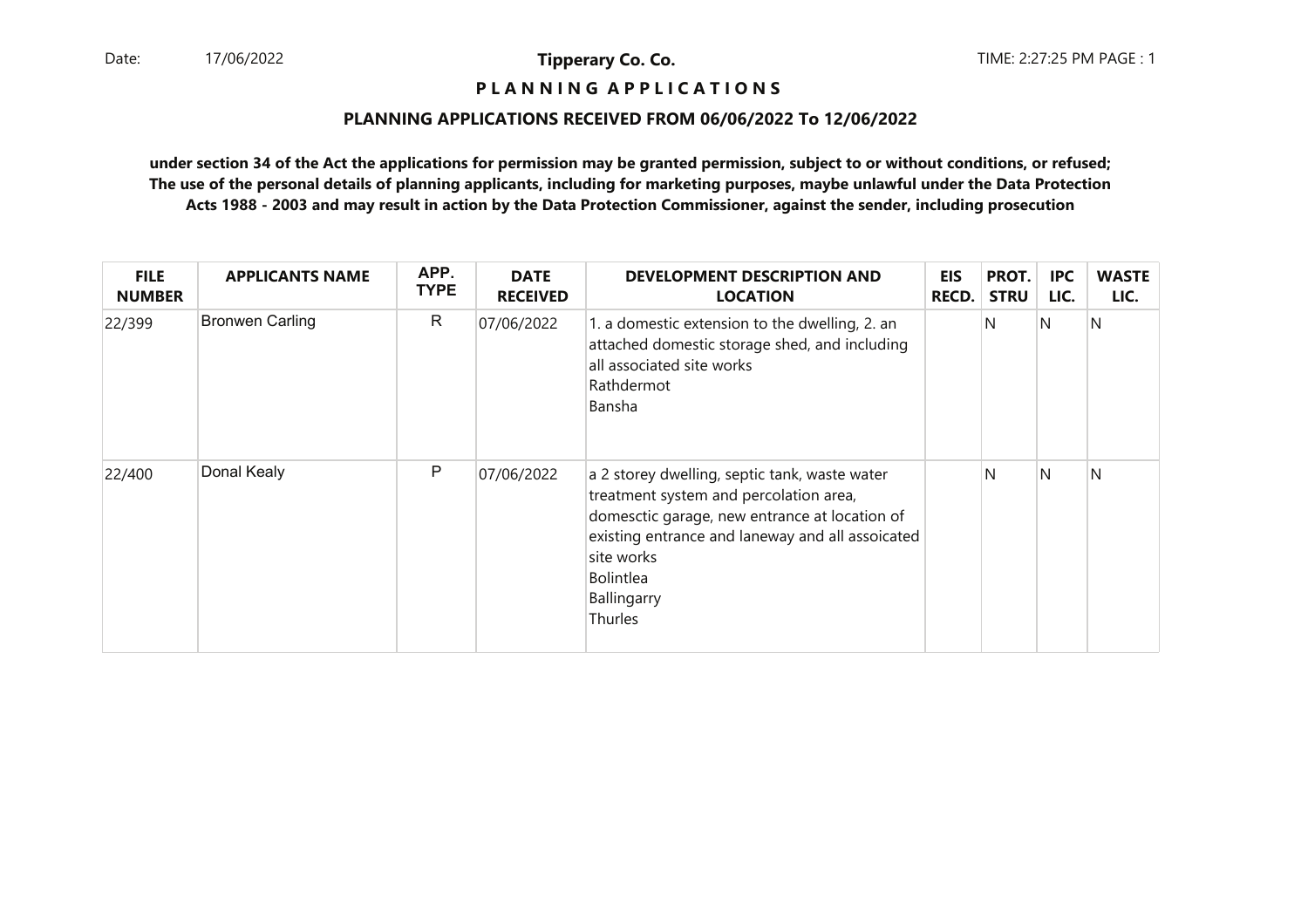# **P L A N N I N G A P P L I C A T I O N S**

## **PLANNING APPLICATIONS RECEIVED FROM 06/06/2022 To 12/06/2022**

| <b>FILE</b>   | <b>APPLICANTS NAME</b> | APP.         | <b>DATE</b>     | <b>DEVELOPMENT DESCRIPTION AND</b>                                                                                                                                                                                                                                                                                                                                                                                                                                                                                                                                                                                                                                                                                                                                                                                                                                                                                                                                                                                                                                                                                                        | <b>EIS</b>   | PROT.       | <b>IPC</b> | <b>WASTE</b> |
|---------------|------------------------|--------------|-----------------|-------------------------------------------------------------------------------------------------------------------------------------------------------------------------------------------------------------------------------------------------------------------------------------------------------------------------------------------------------------------------------------------------------------------------------------------------------------------------------------------------------------------------------------------------------------------------------------------------------------------------------------------------------------------------------------------------------------------------------------------------------------------------------------------------------------------------------------------------------------------------------------------------------------------------------------------------------------------------------------------------------------------------------------------------------------------------------------------------------------------------------------------|--------------|-------------|------------|--------------|
| <b>NUMBER</b> |                        | <b>TYPE</b>  | <b>RECEIVED</b> | <b>LOCATION</b>                                                                                                                                                                                                                                                                                                                                                                                                                                                                                                                                                                                                                                                                                                                                                                                                                                                                                                                                                                                                                                                                                                                           | <b>RECD.</b> | <b>STRU</b> | LIC.       | LIC.         |
| 22/401        | Joe Holohan            | $\mathsf{R}$ | 08/06/2022      | (1) alterations to the dwelling including<br>demolition of existing single storey extension,<br>and elevational changes including rendering,<br>replacement roof, installation of windows, and<br>alteration to chimney and flue, erection of sky<br>and broadband dishes, and installations of<br>rainwater goods. (2) alterations to the existing<br>boundary walls enclosing the curtilage of the<br>dwelling including the alteration of the site<br>entrances serving the property from the public<br>road L2506, and removal of rear boundary wall<br>and replacement with low wall. (3) development<br>of a deck and slipway with metal framing<br>adjoining the Anner river. (4) the alterations of<br>ground levels and construction of steps within<br>the curtilage. (5) the clearing of a yard area and<br>laying of hardcore. (6) the erection of a CCTV<br>pole and associated service manholes (6) the<br>erection of a soil berm to enclose the yard area.<br>(7) the laying of concrete kerbs and flexible<br>bollards along the L2506 roadside adjacent to<br>the dwelling.<br>Twomilebridge<br>Clonmel<br>Co Tipperary |              | N           | N          | N            |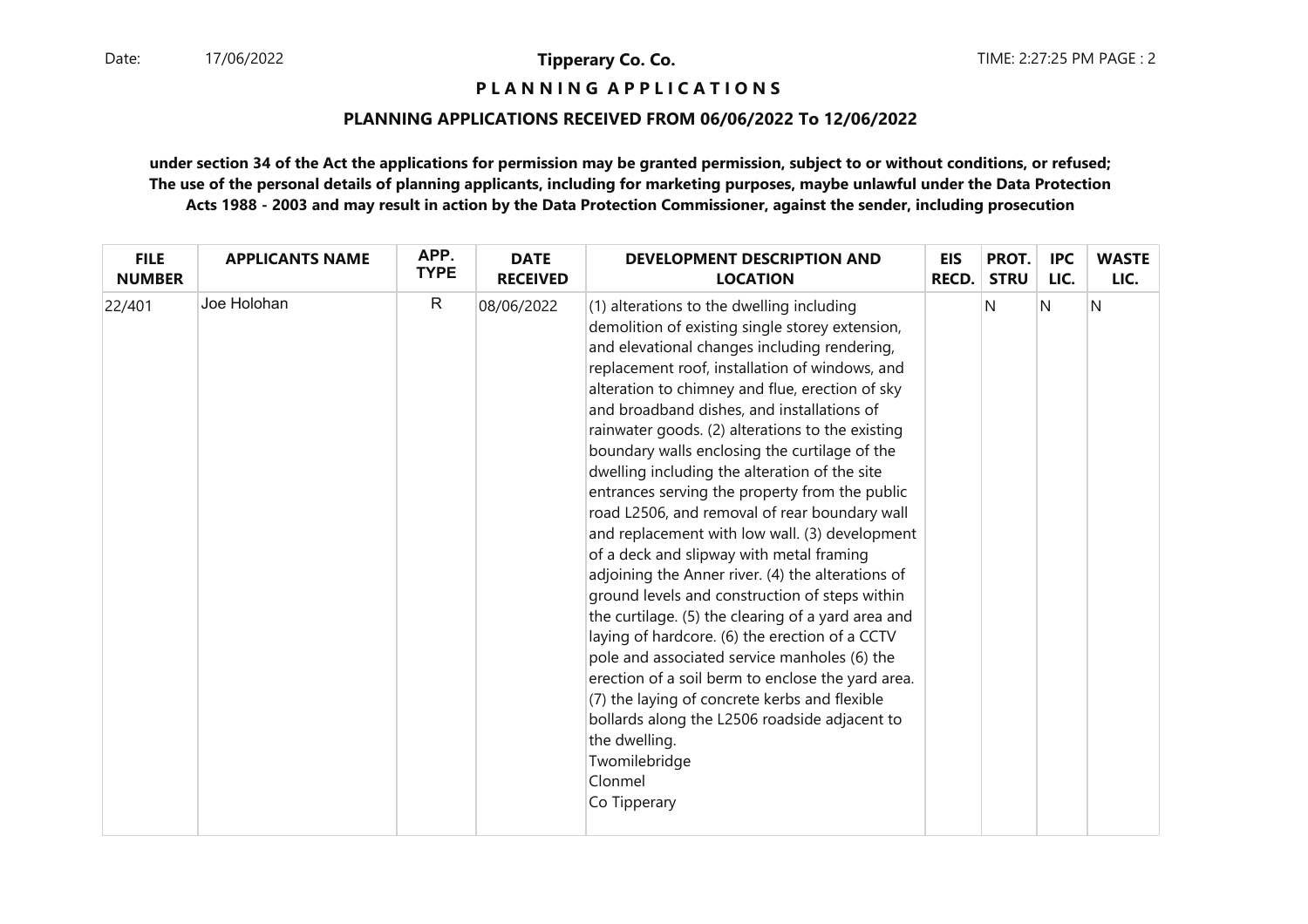# **P L A N N I N G A P P L I C A T I O N S**

#### **PLANNING APPLICATIONS RECEIVED FROM 06/06/2022 To 12/06/2022**

| <b>FILE</b><br><b>NUMBER</b> | <b>APPLICANTS NAME</b>           | APP.<br><b>TYPE</b> | <b>DATE</b><br><b>RECEIVED</b> | <b>DEVELOPMENT DESCRIPTION AND</b><br><b>LOCATION</b>                                                                                                                                                                                                                | <b>EIS</b><br><b>RECD.</b> | PROT.<br><b>STRU</b> | <b>IPC</b><br>LIC. | <b>WASTE</b><br>LIC. |
|------------------------------|----------------------------------|---------------------|--------------------------------|----------------------------------------------------------------------------------------------------------------------------------------------------------------------------------------------------------------------------------------------------------------------|----------------------------|----------------------|--------------------|----------------------|
| 22/402                       | George Furlong and Paula<br>Lane | $\mathsf{P}$        | 08/06/2022                     | a dwelling house, ground floor and first floor<br>bedrooms with velux window roof lights, plus<br>attic storage space, including installation of<br>septic tank/soakaways, drive ways and all<br>associated site works<br>Ardnagassane<br>Cappawhite<br>Co Tipperary |                            | N                    | N                  | N                    |
| 22/403                       | James English                    | P                   | 08/06/2022                     | the demolition of some remaining old house<br>walls and the construction of a dwelling house,<br>wastewater treatment system, amendments to<br>existing field entrance with all ancillary site<br>works<br>Monard Lower<br>Monard<br>Co Tipperary                    |                            | N                    | N                  | N                    |
| 22/404                       | Tom O'Gorman                     | P                   | 08/06/2022                     | three detached dwellings and assoicated works<br>Castle Yard<br>Newcastle<br>Ballyporeen                                                                                                                                                                             |                            | N                    | N                  | N                    |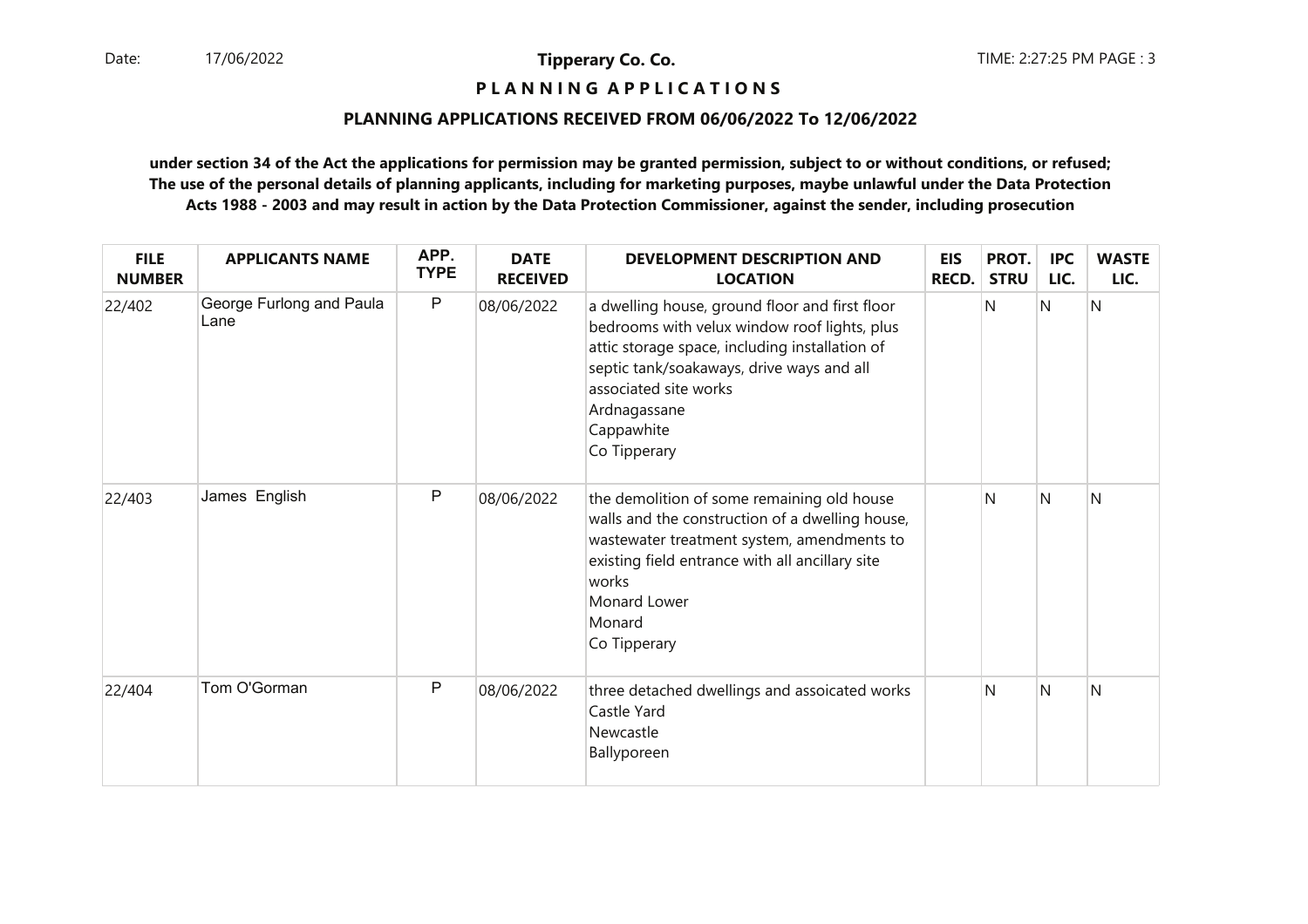# **P L A N N I N G A P P L I C A T I O N S**

#### **PLANNING APPLICATIONS RECEIVED FROM 06/06/2022 To 12/06/2022**

| <b>FILE</b><br><b>NUMBER</b> | <b>APPLICANTS NAME</b>         | APP.<br><b>TYPE</b> | <b>DATE</b><br><b>RECEIVED</b> | <b>DEVELOPMENT DESCRIPTION AND</b><br><b>LOCATION</b>                                                                                                                                                                                                       | <b>EIS</b><br><b>RECD.</b> | PROT.<br><b>STRU</b> | <b>IPC</b><br>LIC. | <b>WASTE</b><br>LIC. |
|------------------------------|--------------------------------|---------------------|--------------------------------|-------------------------------------------------------------------------------------------------------------------------------------------------------------------------------------------------------------------------------------------------------------|----------------------------|----------------------|--------------------|----------------------|
| 22/405                       | David Boland                   | P                   | 10/06/2022                     | a single storey extension (36 sq. m) at the front<br>of the property connected to the existing<br>kitchen and living area including alterations to<br>the existing house and associated site works<br>Ballyvanran<br>Ballinaclough<br>Nenagh, Co. Tipperary |                            | N                    | N                  | N                    |
| 22/406                       | Thomas Ryan & Bridget<br>Neary | E                   | 10/06/2022                     | a dwellinghouse, entrance, septic tank and<br>percolation, new bore well and all associated<br>works. Extension of duration to previous<br>planning ref: 17/600274<br>Rathbeg<br>Gortnahoe<br>Thurles                                                       |                            | N                    | <sup>N</sup>       | N                    |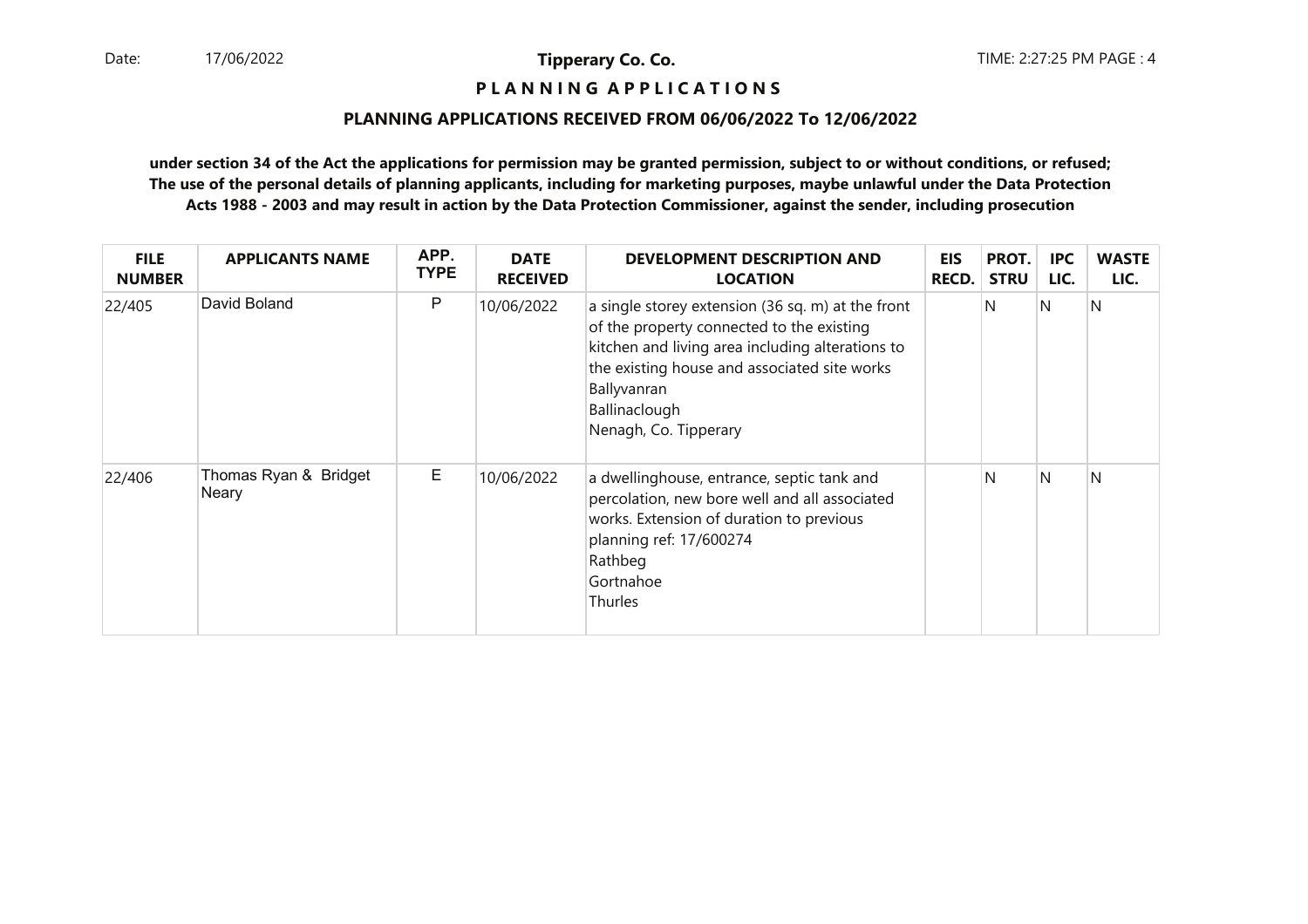# **P L A N N I N G A P P L I C A T I O N S**

#### **PLANNING APPLICATIONS RECEIVED FROM 06/06/2022 To 12/06/2022**

| <b>FILE</b>   | <b>APPLICANTS NAME</b>   | APP.        | <b>DATE</b>     | DEVELOPMENT DESCRIPTION AND                                                                                                                                                                                                                                                                                                                                                                                                                                                                                                                  | <b>EIS</b>   | PROT.       | IPC. | <b>WASTE</b> |
|---------------|--------------------------|-------------|-----------------|----------------------------------------------------------------------------------------------------------------------------------------------------------------------------------------------------------------------------------------------------------------------------------------------------------------------------------------------------------------------------------------------------------------------------------------------------------------------------------------------------------------------------------------------|--------------|-------------|------|--------------|
| <b>NUMBER</b> |                          | <b>TYPE</b> | <b>RECEIVED</b> | <b>LOCATION</b>                                                                                                                                                                                                                                                                                                                                                                                                                                                                                                                              | <b>RECD.</b> | <b>STRU</b> | LIC. | LIC.         |
| 22/60277      | Sarah Doran & John Jones | P           | 07/06/2022      | the following works: a) demolition of the<br>existing 2-storey extension to the rear of the<br>existing dwelling; b) construction of a new<br>single storey extension to the rear of the<br>existing dwelling; c) associated alterations to<br>existing dwelling external elevations to<br>accommodate proposed new extension &<br>internal layout; d) all associated site works. The<br>above works are proposed to be carried out to a<br>Protected Structure, reference: TMS28.<br>Main Street<br>Templemore<br>Co. Tipperary<br>E41 X043 |              |             | N    | N            |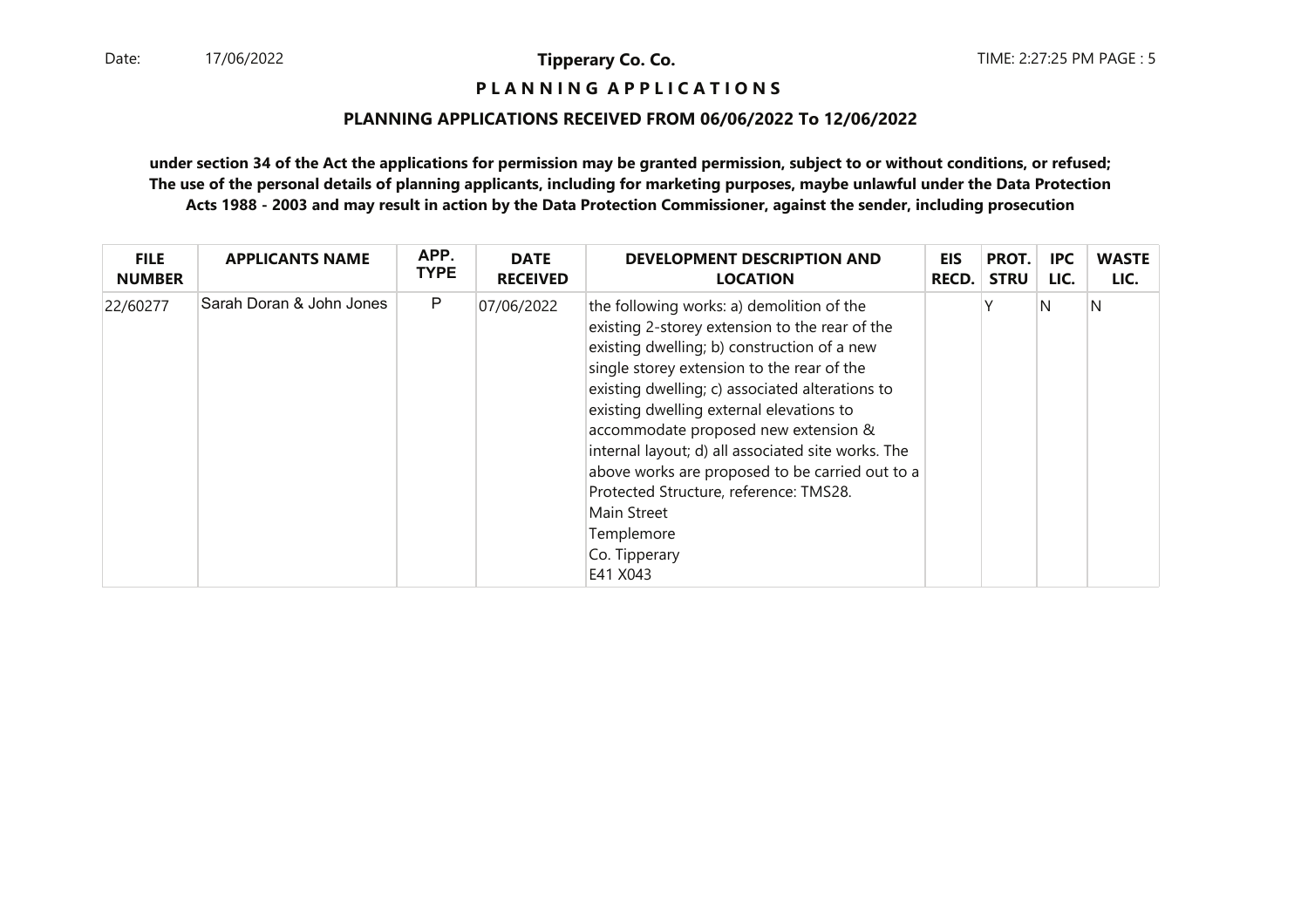**P L A N N I N G A P P L I C A T I O N S** 

## **PLANNING APPLICATIONS RECEIVED FROM 06/06/2022 To 12/06/2022**

| <b>FILE</b><br><b>NUMBER</b> | <b>APPLICANTS NAME</b>         | APP.<br><b>TYPE</b> | <b>DATE</b><br><b>RECEIVED</b> | DEVELOPMENT DESCRIPTION AND<br><b>LOCATION</b>                                                                                                                                                                                                                                                                                                                                                                                                                                                                                                                          | <b>EIS</b><br><b>RECD.</b> | PROT.<br><b>STRU</b> | <b>IPC</b><br>LIC. | <b>WASTE</b><br>LIC. |
|------------------------------|--------------------------------|---------------------|--------------------------------|-------------------------------------------------------------------------------------------------------------------------------------------------------------------------------------------------------------------------------------------------------------------------------------------------------------------------------------------------------------------------------------------------------------------------------------------------------------------------------------------------------------------------------------------------------------------------|----------------------------|----------------------|--------------------|----------------------|
| 22/60278                     | <b>GBBS</b> International Ltd. | $\mathsf{R}$        | 08/06/2022                     | existing stable building, farm roadway, hard<br>standing area and floodlighting to walled<br>garden, alterations to existing agricultural<br>entrance and vehicular entrance and<br>PERMISSION for the completion of the<br>agricultural entrance, a new stable building,<br>dung steads, soiled water storage tank including<br>all associated site works, alteration to existing<br>vehicular entrance, comprising of new gates and<br>piers including all associated site works, RPS 168<br>Fort William House<br>Garrane<br>Borrisoleigh, Co. Tipperary<br>E41 KT66 |                            |                      | <sup>N</sup>       | N                    |
| 22/60279                     | Nuala & Paul Fahy              | P                   | 08/06/2022                     | alterations and an extension to the existing<br>dwelling, decommission the existing septic tank<br>and install new septic tank and percolation area<br>together with associated siteworks and drainage<br>Garranlea<br>New Inn<br>Cashel, Co. Tipperary<br>E25 XY95                                                                                                                                                                                                                                                                                                     |                            | N                    | N                  | N                    |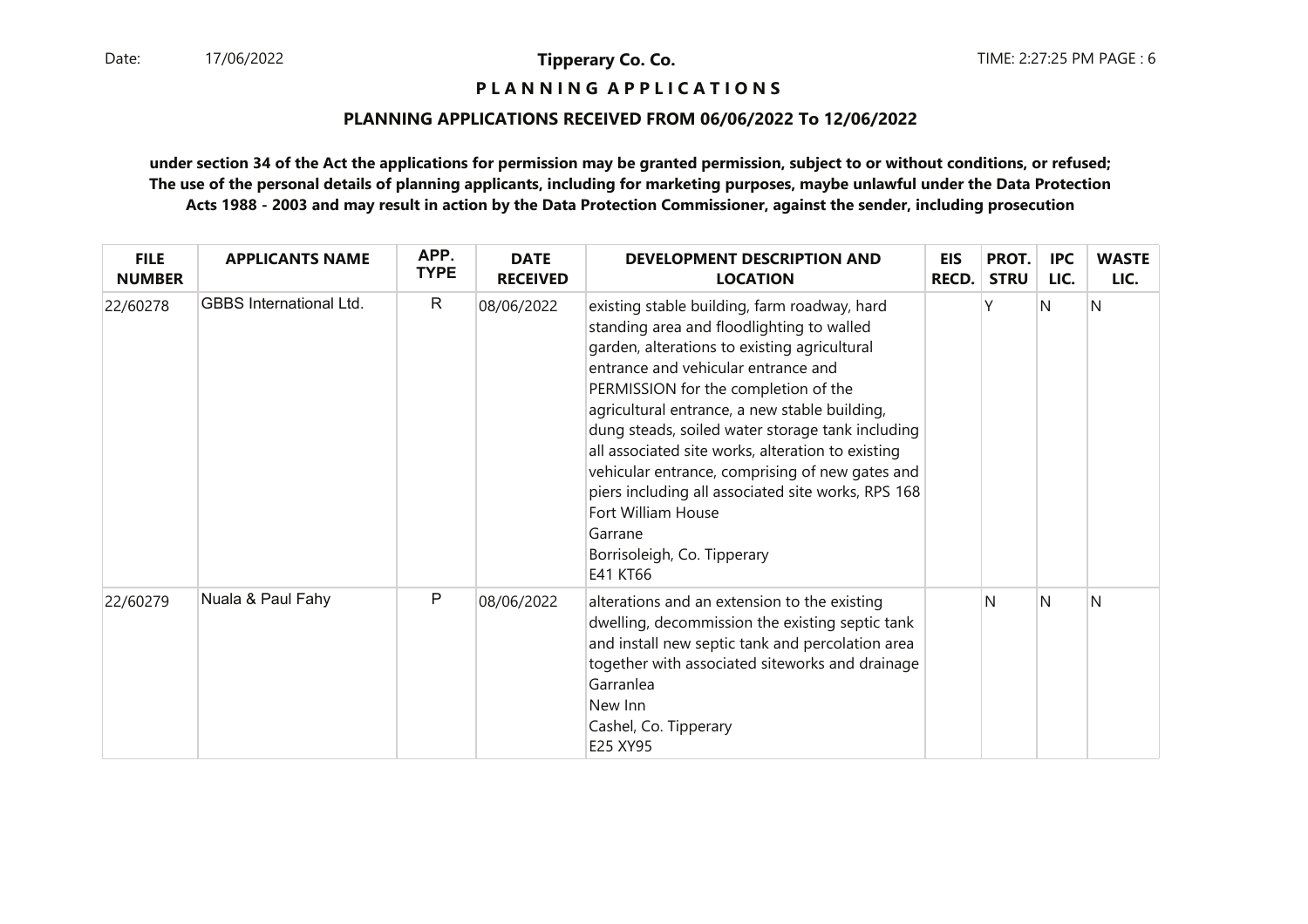**P L A N N I N G A P P L I C A T I O N S** 

## **PLANNING APPLICATIONS RECEIVED FROM 06/06/2022 To 12/06/2022**

| <b>FILE</b><br><b>NUMBER</b> | <b>APPLICANTS NAME</b> | APP.<br><b>TYPE</b> | <b>DATE</b><br><b>RECEIVED</b> | DEVELOPMENT DESCRIPTION AND<br><b>LOCATION</b>                                                                                                                                                                                                                                                                                                                                                                                                                                                                       | <b>EIS</b><br><b>RECD.</b> | PROT.<br><b>STRU</b> | <b>IPC</b><br>LIC. | <b>WASTE</b><br>LIC. |
|------------------------------|------------------------|---------------------|--------------------------------|----------------------------------------------------------------------------------------------------------------------------------------------------------------------------------------------------------------------------------------------------------------------------------------------------------------------------------------------------------------------------------------------------------------------------------------------------------------------------------------------------------------------|----------------------------|----------------------|--------------------|----------------------|
| 22/60280                     | Mile Tree Farms Ltd.   | $\mathsf{P}$        | 09/06/2022                     | (a) construction of a new farmyard entrance in<br>place of existing roadside entrance, (b)<br>construction of an agricultural building to<br>include milking parlour, dairy, ancillary rooms,<br>waiting yard, underground slatted soiled water<br>storage tank and livestock handling and drafting<br>facilities and installation of solar panels on roof,<br>(c) erection of a meal bin and water storage tank<br>and all associated siteworks<br><b>Ballyveelish South</b><br>Clonmel<br>Co. Tipperary<br>E91DY71 |                            | N                    | N                  | N                    |
| 22/60281                     | Teresa O'Meara         | $\mathsf{P}$        | 10/06/2022                     | the decommissioning of an existing<br>underground septic tank and installation of a<br>replacement underground septic tank and soil<br>polishing filter, and all ancillary site works<br>thereto.<br>Lisleighbeg<br>Borrisokane<br>Nenagh<br>E45T262                                                                                                                                                                                                                                                                 |                            | N                    | N                  | N                    |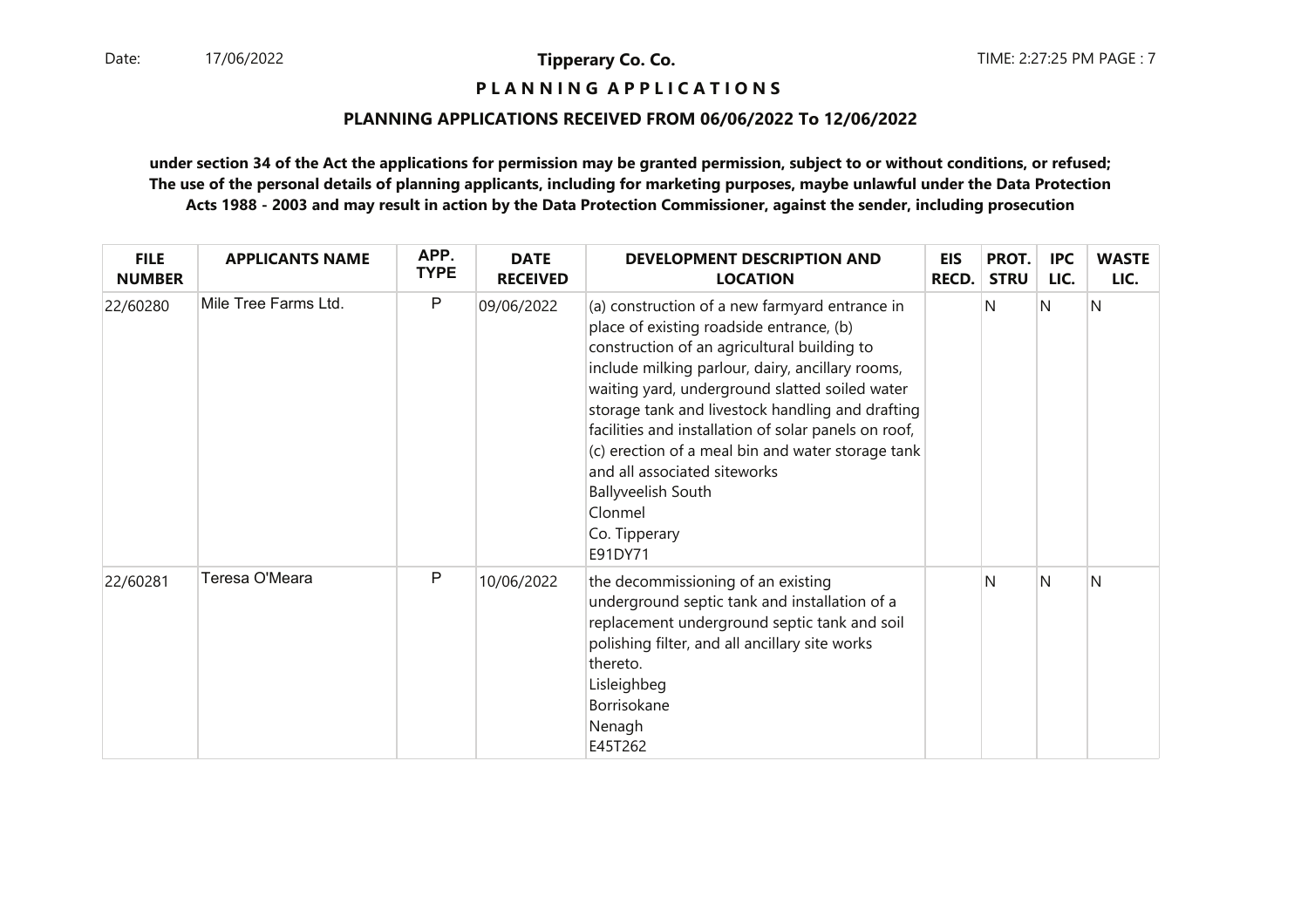# **P L A N N I N G A P P L I C A T I O N S**

## **PLANNING APPLICATIONS RECEIVED FROM 06/06/2022 To 12/06/2022**

| <b>FILE</b>   | <b>APPLICANTS NAME</b>          | APP.         | <b>DATE</b>     | <b>DEVELOPMENT DESCRIPTION AND</b>                                                                                                                                                                                                                                                                                                                                                                                                                                                                                                                                                                                                                                                                                                                                                                                                                                                                                       | <b>EIS</b>   | PROT.       | <b>IPC</b> | <b>WASTE</b> |
|---------------|---------------------------------|--------------|-----------------|--------------------------------------------------------------------------------------------------------------------------------------------------------------------------------------------------------------------------------------------------------------------------------------------------------------------------------------------------------------------------------------------------------------------------------------------------------------------------------------------------------------------------------------------------------------------------------------------------------------------------------------------------------------------------------------------------------------------------------------------------------------------------------------------------------------------------------------------------------------------------------------------------------------------------|--------------|-------------|------------|--------------|
| <b>NUMBER</b> |                                 | <b>TYPE</b>  | <b>RECEIVED</b> | <b>LOCATION</b>                                                                                                                                                                                                                                                                                                                                                                                                                                                                                                                                                                                                                                                                                                                                                                                                                                                                                                          | <b>RECD.</b> | <b>STRU</b> | LIC.       | LIC.         |
| 22/60282      | <b>Westcourt Healthcare Ltd</b> | $\mathsf{P}$ | 10/06/2022      | a) primary care centre comprising of part two-<br>storey and part three storey building and single<br>storey services building which will provide HSE<br>health and social care services and General<br>Practice and associated meeting rooms,<br>administrative offices, staff accommodation,<br>receptions and ancillary uses, b) external works<br>to the building include signage and provision of<br>PV panels, c) new vehicular access from Rocklow<br>Road with car and bicycle parking, a set down<br>area and footpaths, waste store and pumping<br>station, d) public lighting to car-parking and<br>walkways throughout the site, e) landscaping<br>and planting throughout the site, f) site<br>drainage works including surface water<br>infiltration and foul drainage connection, g) site<br>boundary works to existing and new boundaries<br>Fethard Town Park<br>Rocklow Road<br>Fethard, Co. Tipperary |              | N           | N          | N            |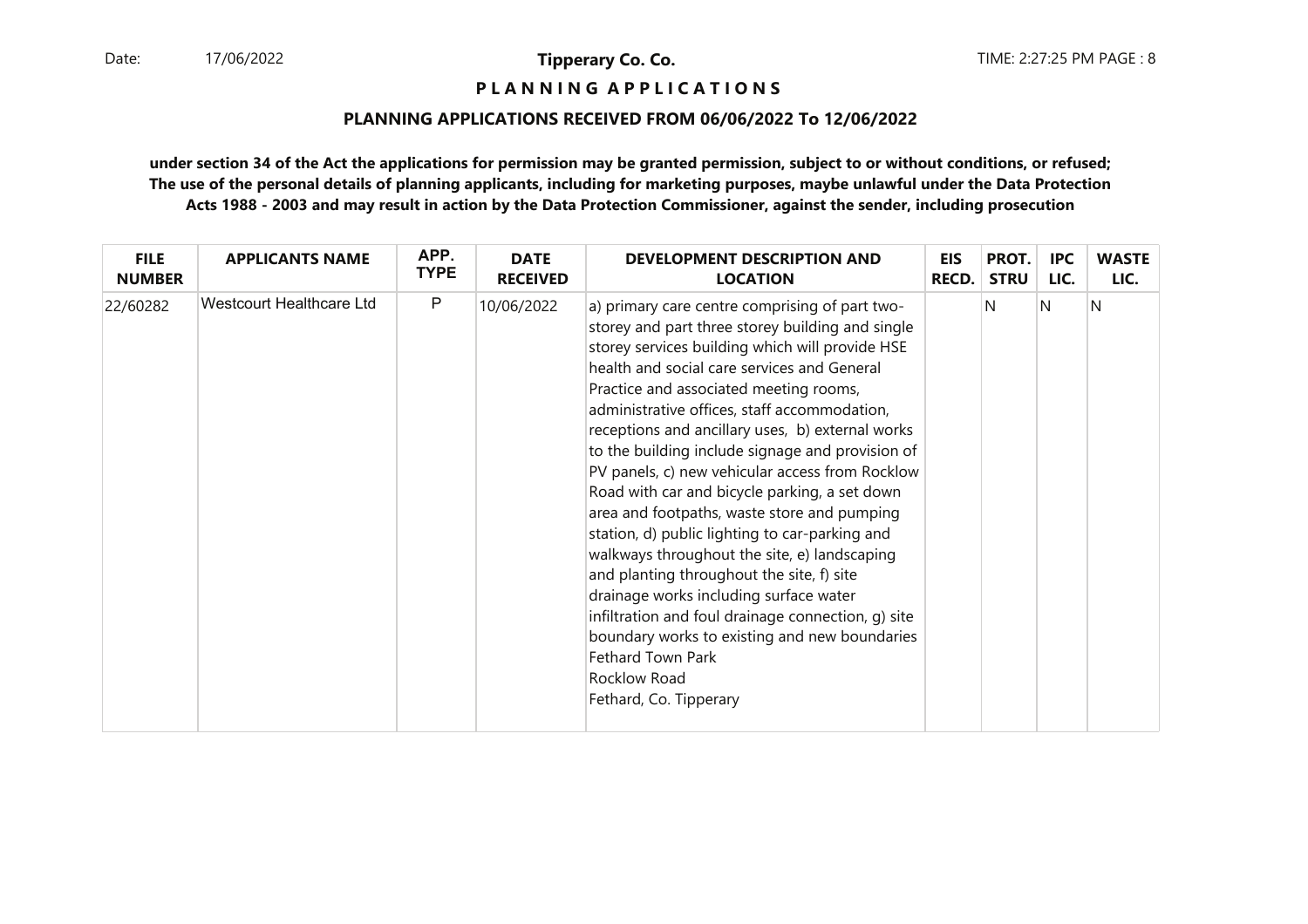# **P L A N N I N G A P P L I C A T I O N S**

#### **PLANNING APPLICATIONS RECEIVED FROM 06/06/2022 To 12/06/2022**

**under section 34 of the Act the applications for permission may be granted permission, subject to or without conditions, or refused; The use of the personal details of planning applicants, including for marketing purposes, maybe unlawful under the Data ProtectionActs 1988 - 2003 and may result in action by the Data Protection Commissioner, against the sender, including prosecution**

| <b>FILE</b>   | <b>APPLICANTS NAME</b> | APP.        | <b>DATE</b>     | <b>DEVELOPMENT DESCRIPTION AND</b>                                                                                                                                                                                                                    | <b>EIS</b> | PROT.       | <b>IPC</b> | <b>WASTE</b> |
|---------------|------------------------|-------------|-----------------|-------------------------------------------------------------------------------------------------------------------------------------------------------------------------------------------------------------------------------------------------------|------------|-------------|------------|--------------|
| <b>NUMBER</b> |                        | <b>TYPE</b> | <b>RECEIVED</b> | <b>LOCATION</b>                                                                                                                                                                                                                                       | RECD.      | <b>STRU</b> | LIC.       | LIC.         |
| 22/60283      | Joe Ryan               | P           | 10/06/2022      | the replacement of the existing dwelling house<br>with a new dwelling house, garage, waste water<br>treatment system, upgrade existing entrance &<br>driveway along with all ancillary site works<br>Grenanstown<br>Toomevara<br>Nenagh, Co Tipperary |            | N           | N          | N            |

**15Total:**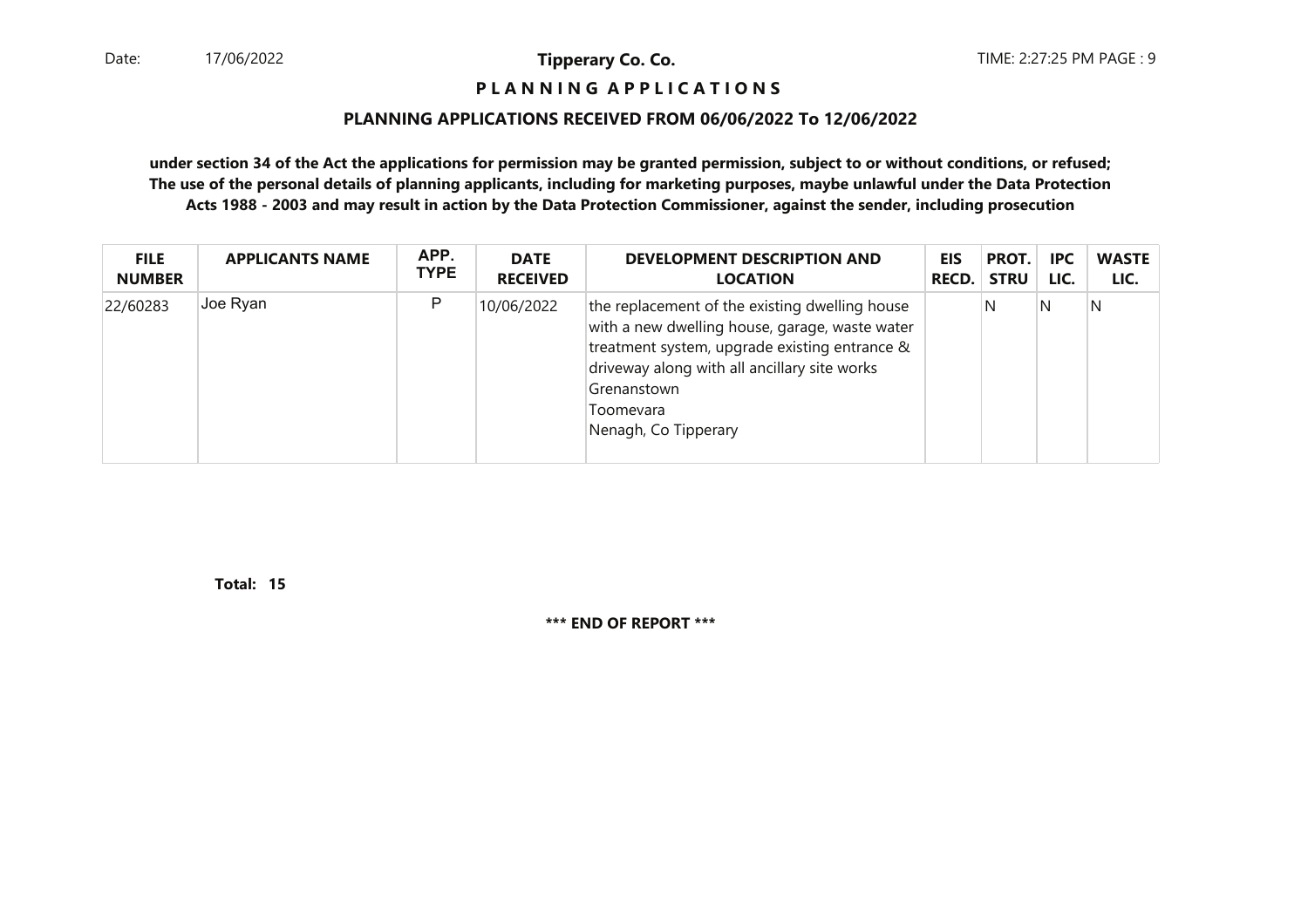# **P L A N N I N G A P P L I C A T I O N S**

# **PLANNING APPLICATIONS GRANTED FROM 06/06/2022 To 12/06/2022**

**in deciding a planning application the planning authority, in accordance with section 34(3) of the Act, has had regard to submissionsor observations recieved in accordance with these Regulations;**

| <b>FILE</b><br><b>NUMBER</b> | <b>APPLICANTS NAME</b>                 | APP.<br><b>TYPE</b> | <b>DATE</b><br><b>RECEIVED</b> | <b>DEVELOPMENT DESCRIPTION</b><br><b>AND LOCATION</b>                                                                                                                                                                                                                                                                                                                                                                                                                                                                | <b>M.O.</b><br><b>DATE</b> | <b>M.O.</b><br><b>NUMBER</b> |
|------------------------------|----------------------------------------|---------------------|--------------------------------|----------------------------------------------------------------------------------------------------------------------------------------------------------------------------------------------------------------------------------------------------------------------------------------------------------------------------------------------------------------------------------------------------------------------------------------------------------------------------------------------------------------------|----------------------------|------------------------------|
| 21/1480                      | Shane Hogan                            | $\mathsf{R}$        | 07/10/2021                     | domestic garage / store<br>Prospect West<br>Puckaun<br>Co Tipperary                                                                                                                                                                                                                                                                                                                                                                                                                                                  | 09/06/2022                 |                              |
| 21/1839                      | Ronan Walsh and Amadean<br>Moore Walsh | $\mathsf{P}$        | 17/12/2021                     | demolition of existing storey and half style<br>dwelling house and sheds and<br>decommissioning of septic tank, construction<br>of new storey dwelling house, domestic<br>garage, new secondary waste water<br>treatment system and soil polishing filter,<br>connection to mains water supply, relocation<br>of the site entrance to improve sightlines,<br>landscaping, solar panels on the roof of the<br>dwelling house and all associated site works<br>Tullowmacjames<br>Templetuohy<br>Thurles, Co. Tipperary | 07/06/2022                 |                              |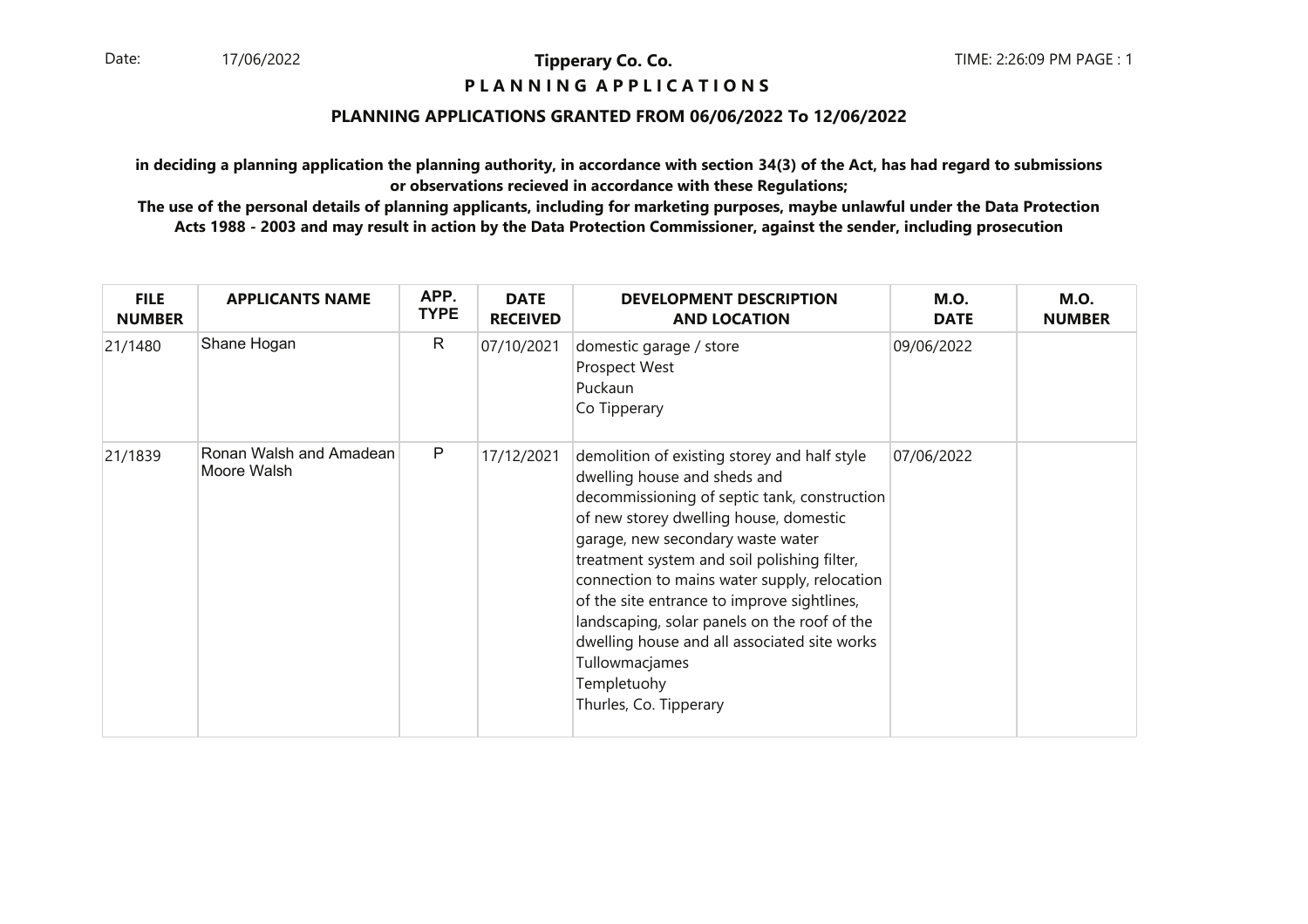# **P L A N N I N G A P P L I C A T I O N S**

# **PLANNING APPLICATIONS GRANTED FROM 06/06/2022 To 12/06/2022**

**in deciding a planning application the planning authority, in accordance with section 34(3) of the Act, has had regard to submissionsor observations recieved in accordance with these Regulations;**

| <b>FILE</b><br><b>NUMBER</b> | <b>APPLICANTS NAME</b>       | APP.<br><b>TYPE</b> | <b>DATE</b><br><b>RECEIVED</b> | <b>DEVELOPMENT DESCRIPTION</b><br><b>AND LOCATION</b>                                                                                                                                                                                                             | <b>M.O.</b><br><b>DATE</b> | <b>M.O.</b><br><b>NUMBER</b> |
|------------------------------|------------------------------|---------------------|--------------------------------|-------------------------------------------------------------------------------------------------------------------------------------------------------------------------------------------------------------------------------------------------------------------|----------------------------|------------------------------|
| 21/1841                      | Tracy and Patrick Fitzgerald | $\mathsf{P}$        | 17/12/2021                     | proposed two storey dwelling, car port,<br>domestic outbuilding, a proposed septic tank<br>and percolation area, all associated site<br>works including a proposed site and field<br>entrance off a shared access lane<br>Tullaskeagh<br>Roscrea<br>Co. Tipperary | 09/06/2022                 |                              |
| 22/3                         | Laura Leenane                | $\circ$             | 06/01/2022                     | a dormer type dwelling house, entrance, on<br>site waste water treatment system,<br>percolation area and all associated site works<br>Ballinderry<br>Nenagh<br>Co. Tipperary                                                                                      | 09/06/2022                 |                              |
| 22/4                         | Sarah Leenane                | $\circ$             | 06/01/2022                     | a dormer type dwelling house, entrance, on<br>site waste water treatment system,<br>percolation area and all associated site works<br>Ballinderry<br>Nenagh<br>Co. Tipperary                                                                                      | 09/06/2022                 |                              |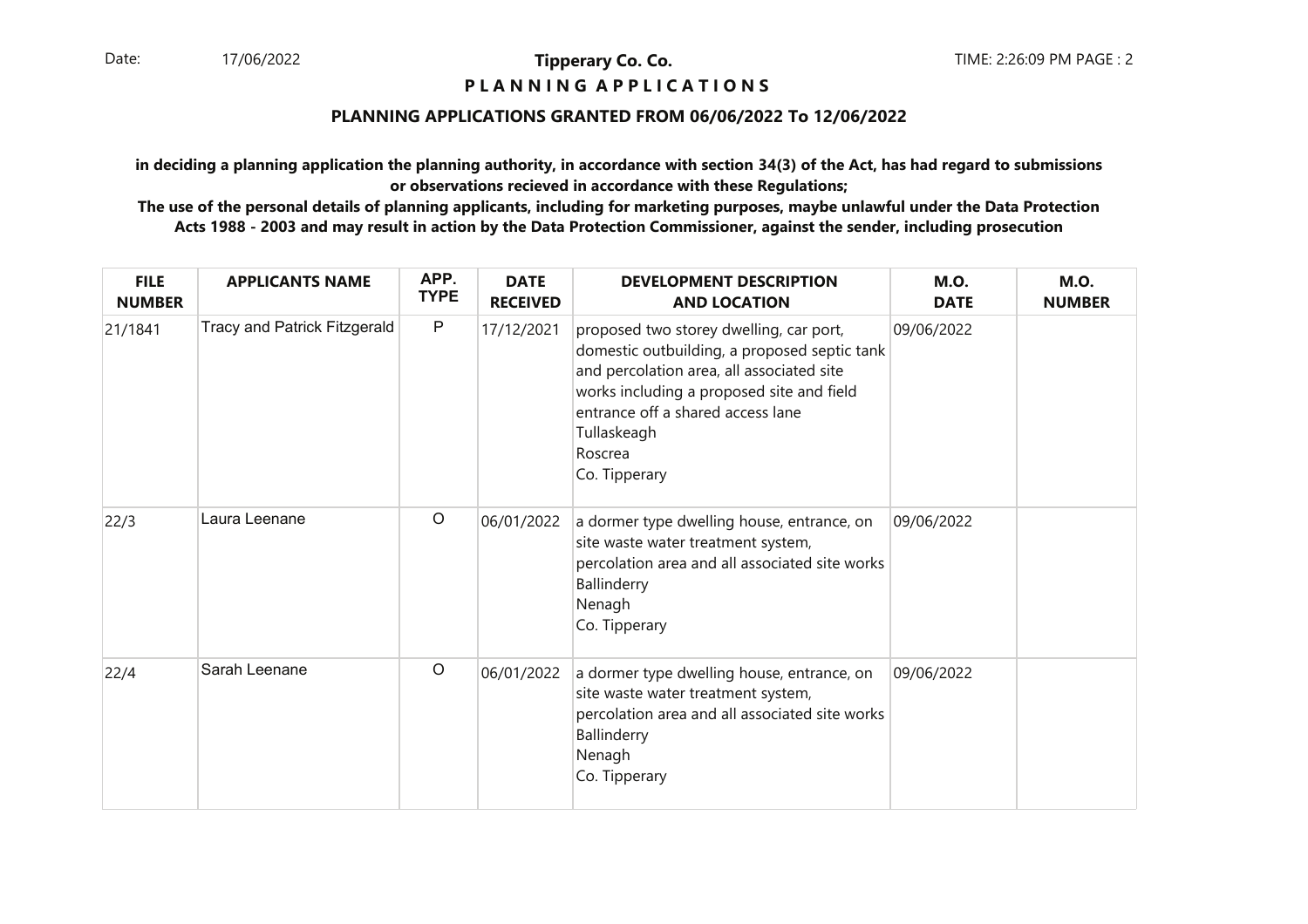# **P L A N N I N G A P P L I C A T I O N S**

# **PLANNING APPLICATIONS GRANTED FROM 06/06/2022 To 12/06/2022**

**in deciding a planning application the planning authority, in accordance with section 34(3) of the Act, has had regard to submissionsor observations recieved in accordance with these Regulations;**

| <b>FILE</b>   | <b>APPLICANTS NAME</b> | APP.        | <b>DATE</b>     | <b>DEVELOPMENT DESCRIPTION</b>                                                                                                                                                                                                                                                                                                                                                                                                                                                                                                                                                                                                                                                                                                                                                                                                                                                                   | <b>M.O.</b> | <b>M.O.</b>   |
|---------------|------------------------|-------------|-----------------|--------------------------------------------------------------------------------------------------------------------------------------------------------------------------------------------------------------------------------------------------------------------------------------------------------------------------------------------------------------------------------------------------------------------------------------------------------------------------------------------------------------------------------------------------------------------------------------------------------------------------------------------------------------------------------------------------------------------------------------------------------------------------------------------------------------------------------------------------------------------------------------------------|-------------|---------------|
| <b>NUMBER</b> |                        | <b>TYPE</b> | <b>RECEIVED</b> | <b>AND LOCATION</b>                                                                                                                                                                                                                                                                                                                                                                                                                                                                                                                                                                                                                                                                                                                                                                                                                                                                              | <b>DATE</b> | <b>NUMBER</b> |
| 22/297        | Geared Up Limited      | P           | 19/04/2022      | the change of use of car showroom to a<br>warehouse with trade counters selling<br>building related products principally to trade.<br>Internally, the construction of two trade<br>counters (one for general use and one for<br>specialist use) and an internal; security wall<br>behind the glazed façade. Other minor<br>alterations. There will be a single entrance to<br>the trade counter making use of the existing<br>showroom entrance. Externally the inclusion<br>of a mechanical plant area at the rear (north<br>side) of the building. Also, rearrangement of<br>parking spaces immediately to the east of<br>the unit. All signage including LED<br>downlighter on the main sign at the entrance<br>to the proposed trade counters. All ancillary<br>works related to the development<br>Former Car Showroom<br><b>Burgagery Lands East</b><br>Clonmel<br>Co. Tipperary. E91 VT33 | 09/06/2022  |               |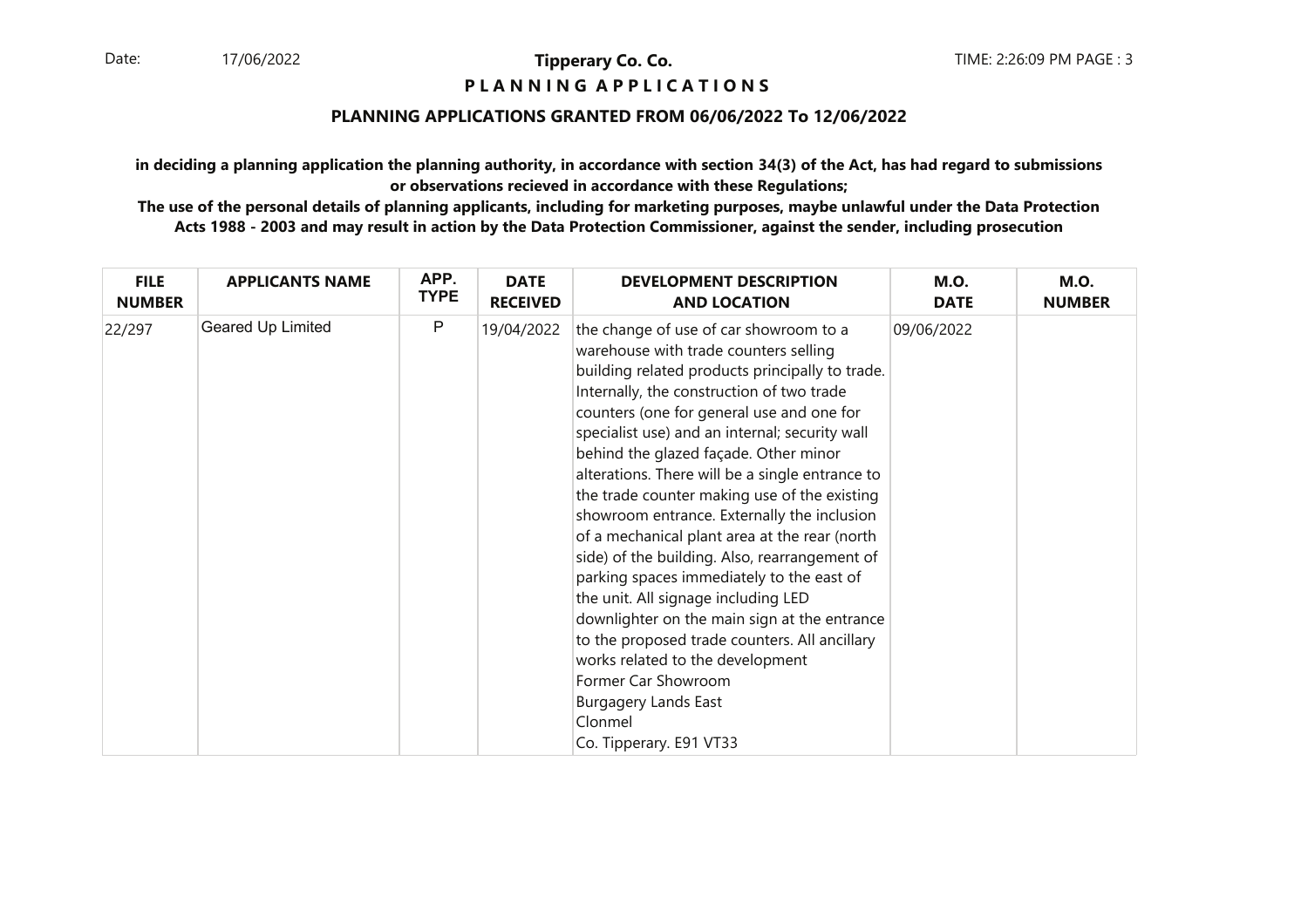# **P L A N N I N G A P P L I C A T I O N S**

# **PLANNING APPLICATIONS GRANTED FROM 06/06/2022 To 12/06/2022**

**in deciding a planning application the planning authority, in accordance with section 34(3) of the Act, has had regard to submissionsor observations recieved in accordance with these Regulations;**

| <b>FILE</b><br><b>NUMBER</b> | <b>APPLICANTS NAME</b> | APP.<br><b>TYPE</b> | <b>DATE</b><br><b>RECEIVED</b> | <b>DEVELOPMENT DESCRIPTION</b><br><b>AND LOCATION</b>                                                                                                                                                                                                                                                                                                                                   | <b>M.O.</b><br><b>DATE</b> | <b>M.O.</b><br><b>NUMBER</b> |
|------------------------------|------------------------|---------------------|--------------------------------|-----------------------------------------------------------------------------------------------------------------------------------------------------------------------------------------------------------------------------------------------------------------------------------------------------------------------------------------------------------------------------------------|----------------------------|------------------------------|
| 22/299                       | T.J. McInerney         | $\mathsf{R}$        | 19/04/2022                     | (1) an existing vehicular access and (2) an<br>existing pedestrian access, with associated<br>stone walls and piers and with access via<br>Cois na hAbhainn housing estate. All of the<br>above being located within the overall land<br>ownership area of the applicant and ancillary<br>to the enjoyment of the residential part of<br>the premises<br>Killaghy Street<br>Mullinahone | 09/06/2022                 |                              |
| 22/302                       | John O Connor          | P                   | 20/04/2022                     | the demolition of existing outbuilding and a<br>single storey extension to the rear of the<br>dwelling and all associated site development<br>works. This property is listed on the National<br>Inventory of Architectural Heritage N.I.A.H.<br>Ref. No. 22110011<br>Main Street<br>Fethard                                                                                             | 09/06/2022                 |                              |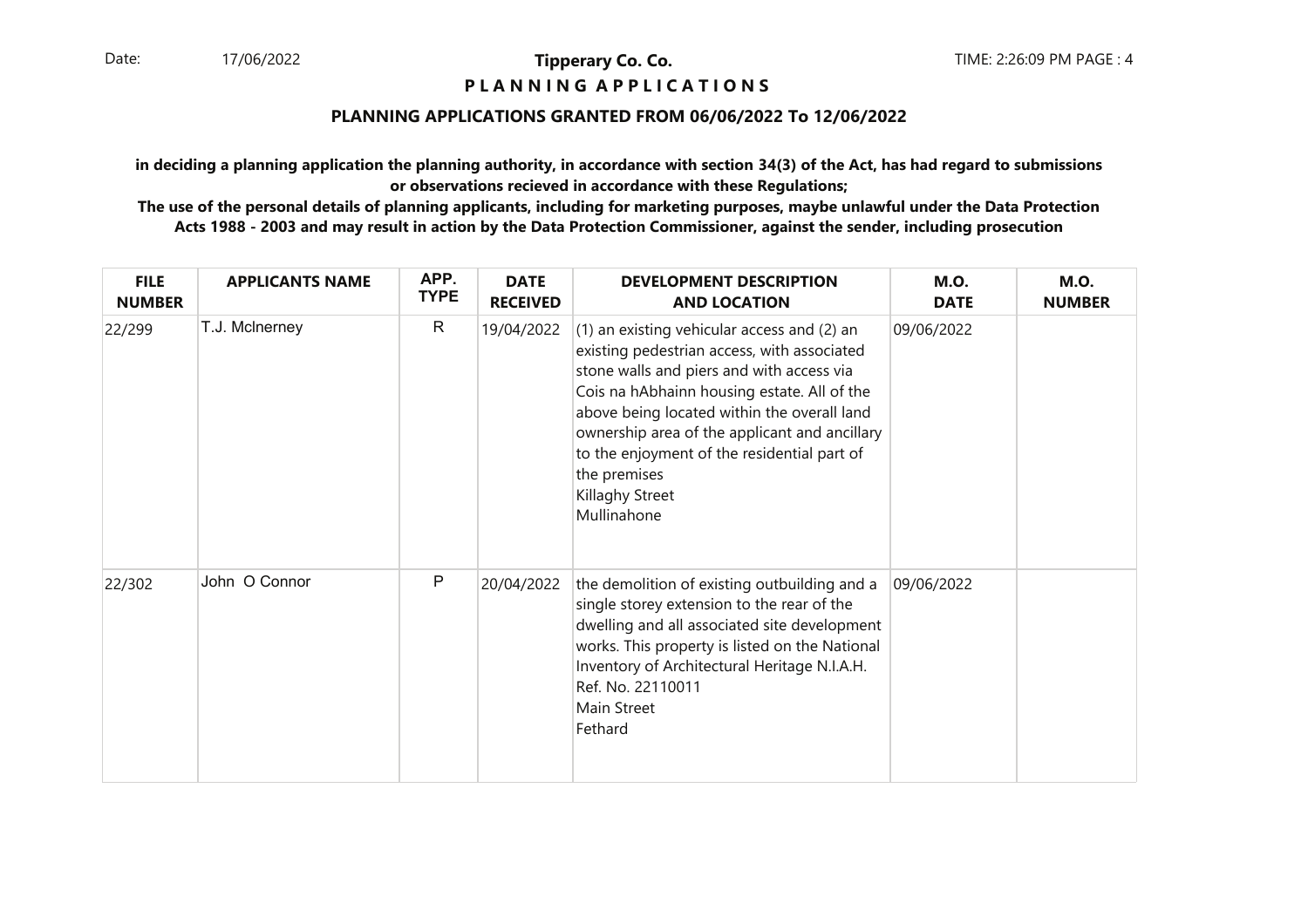# **P L A N N I N G A P P L I C A T I O N S**

# **PLANNING APPLICATIONS GRANTED FROM 06/06/2022 To 12/06/2022**

**in deciding a planning application the planning authority, in accordance with section 34(3) of the Act, has had regard to submissionsor observations recieved in accordance with these Regulations;**

| <b>FILE</b>   | <b>APPLICANTS NAME</b>       | APP.         | <b>DATE</b>     | <b>DEVELOPMENT DESCRIPTION</b>                                                                                                                                                                                                                                                                                                                                                                                                                                                                                                                                                                                                                                                                                                                                            | <b>M.O.</b> | <b>M.O.</b>   |
|---------------|------------------------------|--------------|-----------------|---------------------------------------------------------------------------------------------------------------------------------------------------------------------------------------------------------------------------------------------------------------------------------------------------------------------------------------------------------------------------------------------------------------------------------------------------------------------------------------------------------------------------------------------------------------------------------------------------------------------------------------------------------------------------------------------------------------------------------------------------------------------------|-------------|---------------|
| <b>NUMBER</b> |                              | <b>TYPE</b>  | <b>RECEIVED</b> | <b>AND LOCATION</b>                                                                                                                                                                                                                                                                                                                                                                                                                                                                                                                                                                                                                                                                                                                                                       | <b>DATE</b> | <b>NUMBER</b> |
| 22/306        | Michael & Eamon<br>O'Donnell | $\mathsf{R}$ | 22/04/2022      | items which differ to that granted under PL<br>Ref. 04/717, which are as follows: (i)<br>alterations to application site boundary, (ii)<br>location of waste water treatment system, (iii)<br>entrance structure and front boundary wall<br>(iv) omission of bay windows to front, (v)<br>larger sunroom to the south side, (vi) gable<br>roof over sunroom, (vii) omission of dormer<br>roof window to the rear and retention of the<br>rooflight in its stead, (viii) other elevations<br>amendments as well as Planning Permission<br>to (ix) complete front boundary wall and<br>entrance structure and amp; (x) new windows<br>in the first floor bedrooms to provide<br>adequate fire escape from first floor<br>bedrooms<br>Kilcommonbeg<br>Cahir<br>Co. Tipperary | 10/06/2022  |               |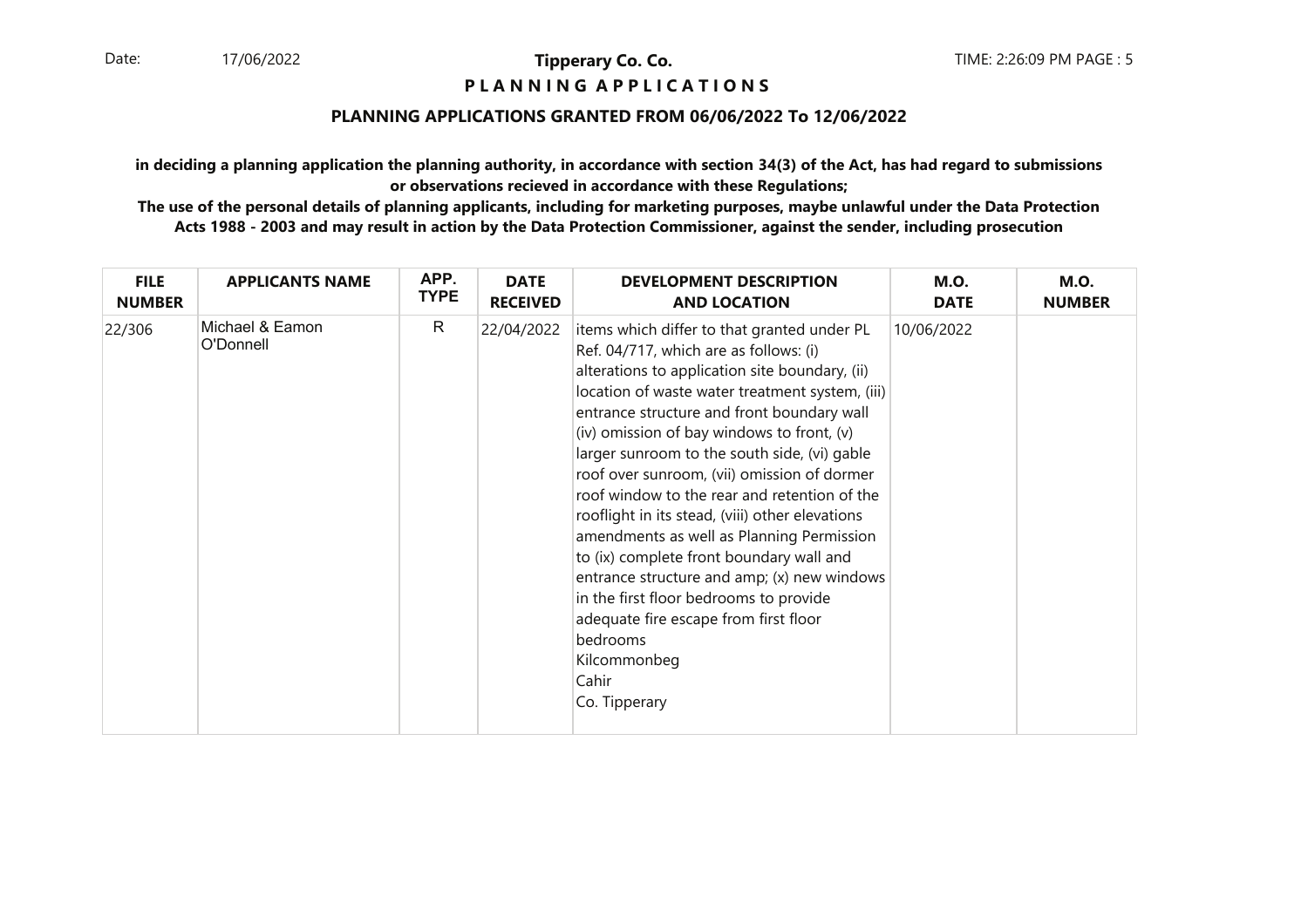# **P L A N N I N G A P P L I C A T I O N S**

# **PLANNING APPLICATIONS GRANTED FROM 06/06/2022 To 12/06/2022**

**in deciding a planning application the planning authority, in accordance with section 34(3) of the Act, has had regard to submissionsor observations recieved in accordance with these Regulations;**

| <b>FILE</b><br><b>NUMBER</b> | <b>APPLICANTS NAME</b>                | APP.<br><b>TYPE</b> | <b>DATE</b><br><b>RECEIVED</b> | <b>DEVELOPMENT DESCRIPTION</b><br><b>AND LOCATION</b>                                                                                                                                                                                                                                           | <b>M.O.</b><br><b>DATE</b> | <b>M.O.</b><br><b>NUMBER</b> |
|------------------------------|---------------------------------------|---------------------|--------------------------------|-------------------------------------------------------------------------------------------------------------------------------------------------------------------------------------------------------------------------------------------------------------------------------------------------|----------------------------|------------------------------|
| 22/307                       | Robert Meagher & Lisa<br>Curran       | ${\sf P}$           | 22/04/2022                     | a two storey dwelling, packaged wastewater<br>treatment system and soil polishing filter,<br>domestic garage, site entrance and all<br>associated site works<br>Lismoynan<br>Fethard<br>Co. Tipperary                                                                                           | 10/06/2022                 |                              |
| 22/310                       | Aisling Muldoon & Jamie<br>O'Sullivan | P                   | 25/04/2022                     | the demolition of the existing garage and<br>permission to demolish single storey section<br>of existing dwelling and permission to<br>modify and extend dwelling and for<br>permission to modify/widen existing<br>entrance and associated site works<br>Ashwell's Lot<br>Cahir Road<br>Cashel | 09/06/2022                 |                              |
| 22/323                       | Sylvia Donaldson                      | $\mathsf{R}$        | 29/04/2022                     | the existing first floor extension as<br>constructed to the rear of the dwelling<br>17 Marian Avenue<br>Shesheraghmore<br>Borrisokane<br>Co. Tipperary                                                                                                                                          | 09/06/2022                 |                              |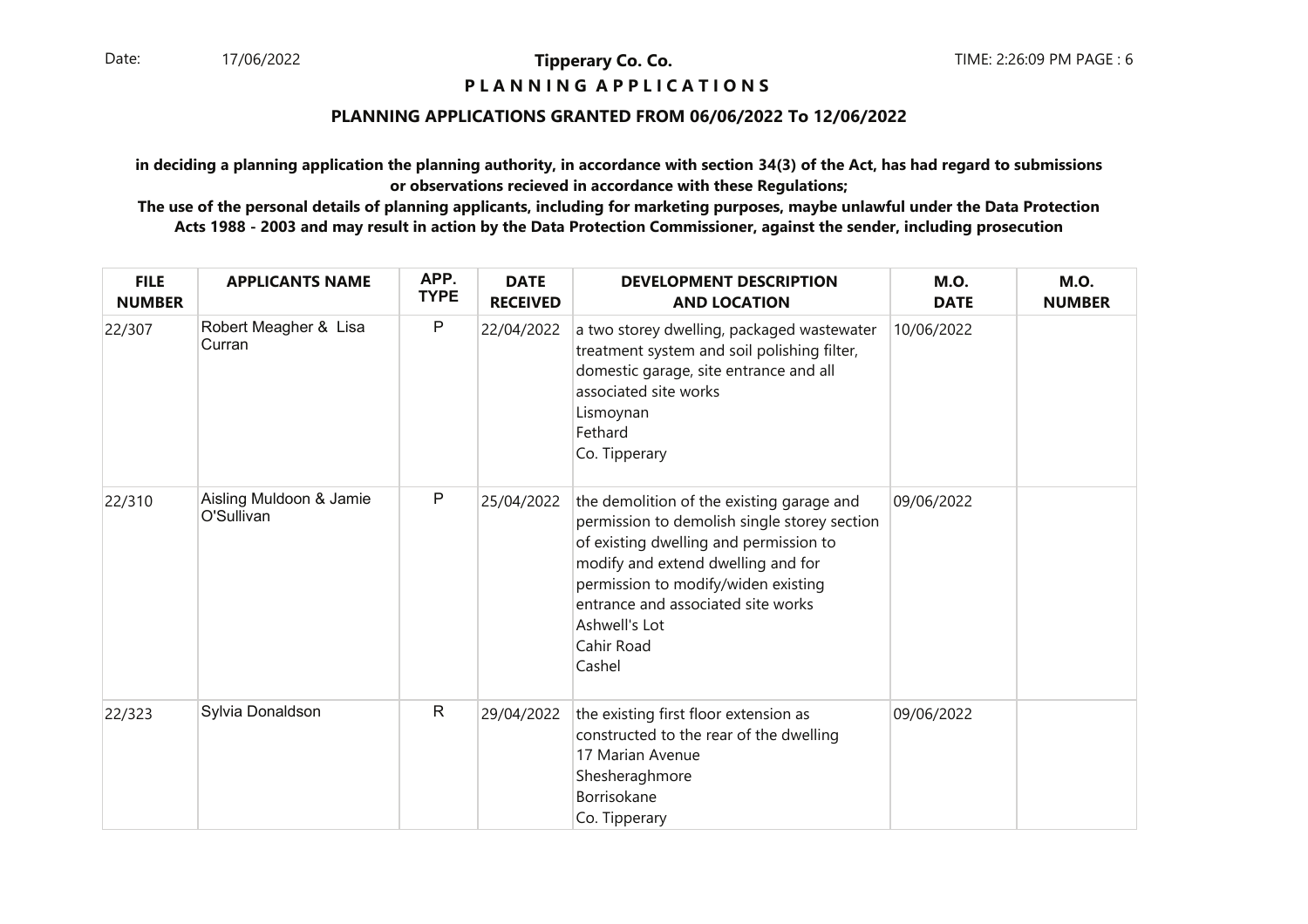# **P L A N N I N G A P P L I C A T I O N S**

# **PLANNING APPLICATIONS GRANTED FROM 06/06/2022 To 12/06/2022**

**in deciding a planning application the planning authority, in accordance with section 34(3) of the Act, has had regard to submissionsor observations recieved in accordance with these Regulations;**

| <b>FILE</b><br><b>NUMBER</b> | <b>APPLICANTS NAME</b>    | APP.<br><b>TYPE</b> | <b>DATE</b><br><b>RECEIVED</b> | <b>DEVELOPMENT DESCRIPTION</b><br><b>AND LOCATION</b>                                                                                                                                                                                                                                                                                                                                                                                                                                                                                                                                                                                                                                      | <b>M.O.</b><br><b>DATE</b> | <b>M.O.</b><br><b>NUMBER</b> |
|------------------------------|---------------------------|---------------------|--------------------------------|--------------------------------------------------------------------------------------------------------------------------------------------------------------------------------------------------------------------------------------------------------------------------------------------------------------------------------------------------------------------------------------------------------------------------------------------------------------------------------------------------------------------------------------------------------------------------------------------------------------------------------------------------------------------------------------------|----------------------------|------------------------------|
| 22/60073                     | Richard & Kimberly Morkan | $\mathsf P$         | 18/02/2022                     | change of use from previous retail use at<br>part of the ground floor and to reinstate the<br>building as a single residential unit, to<br>demolish an existing lean-to extension and<br>part of a single storey extension to the rear<br>of the dwelling, to re-roof the building in<br>natural slate, for repairs to the shopfront to<br>include replacement glazing, for removal of<br>the rear chimney, for alterations to some rear<br>windows/door openings to carry out internal<br>alterations and modifications together with<br>any associated works. The above proposed<br>works are to protected structure.<br><b>Patrick Street</b><br>Templemore<br>Co. Tipperary<br>E41VN81 | 09/06/2022                 |                              |
| 22/60089                     | Aidan Hough               | P                   | 28/02/2022                     | a dwelling house, domestic garage, to install<br>a secondary waste water treatment unit with<br>soil polishing filter and to construct all<br>ancillary site works to facilitate same<br>Redwood<br>Lorrah<br>Nenagh. Co.Tipperary                                                                                                                                                                                                                                                                                                                                                                                                                                                         | 09/06/2022                 |                              |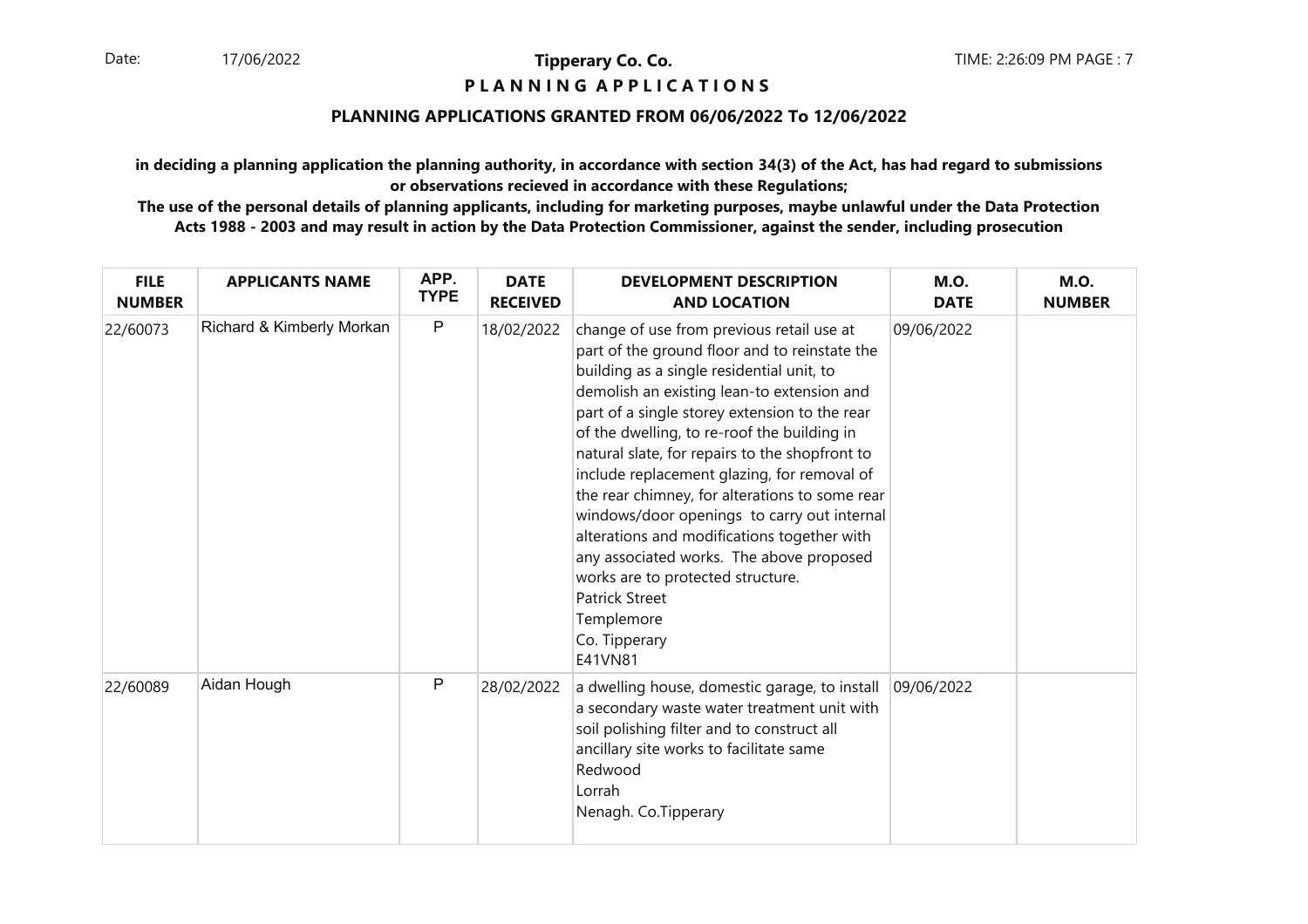# **P L A N N I N G A P P L I C A T I O N S**

# **PLANNING APPLICATIONS GRANTED FROM 06/06/2022 To 12/06/2022**

**in deciding a planning application the planning authority, in accordance with section 34(3) of the Act, has had regard to submissionsor observations recieved in accordance with these Regulations;**

| <b>FILE</b><br><b>NUMBER</b> | <b>APPLICANTS NAME</b> | APP.<br><b>TYPE</b> | <b>DATE</b><br><b>RECEIVED</b> | <b>DEVELOPMENT DESCRIPTION</b><br><b>AND LOCATION</b>                                                                                                                                                                                                                                                                                                                                                                                                     | <b>M.O.</b><br><b>DATE</b> | <b>M.O.</b><br><b>NUMBER</b> |
|------------------------------|------------------------|---------------------|--------------------------------|-----------------------------------------------------------------------------------------------------------------------------------------------------------------------------------------------------------------------------------------------------------------------------------------------------------------------------------------------------------------------------------------------------------------------------------------------------------|----------------------------|------------------------------|
| 22/60128                     | Michael Holleran       | P                   | 16/03/2022                     | a dwelling, garage, effluent treatment<br>system, entrance & all associated site works<br>Cloghabreedy<br>Cahir<br>Co. Tipperary                                                                                                                                                                                                                                                                                                                          | 07/06/2022                 |                              |
| 22/60178                     | William & Helen Cleary | R                   | 20/04/2022                     | unauthorised demolition works to existing<br>dwelling and Planning Permission for the<br>renovation and refurbishment of existing<br>dwelling including extensions to the rear and<br>side along with provision of first floor over<br>existing dwelling, Planning Permission is also<br>sought to relocate existing entrance, install a<br>new septic tank together with all associated<br>site works<br>Nodstown<br>Cashel<br>Co. Tipperary<br>E25 KW66 | 07/06/2022                 |                              |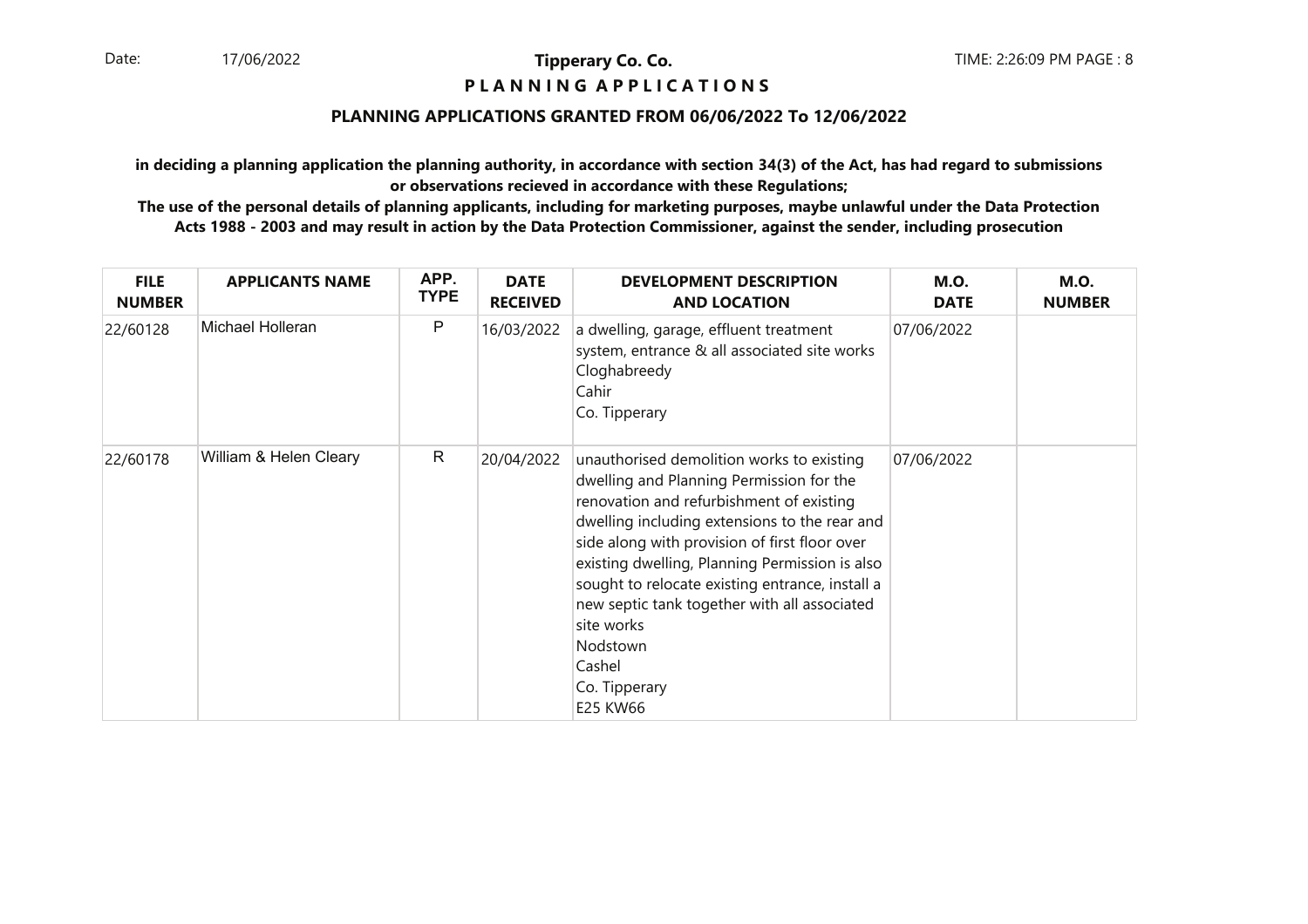# **P L A N N I N G A P P L I C A T I O N S**

# **PLANNING APPLICATIONS GRANTED FROM 06/06/2022 To 12/06/2022**

**in deciding a planning application the planning authority, in accordance with section 34(3) of the Act, has had regard to submissionsor observations recieved in accordance with these Regulations;**

 **The use of the personal details of planning applicants, including for marketing purposes, maybe unlawful under the Data ProtectionActs 1988 - 2003 and may result in action by the Data Protection Commissioner, against the sender, including prosecution**

| <b>FILE</b>   | <b>APPLICANTS NAME</b> | APP.        | <b>DATE</b>     | <b>DEVELOPMENT DESCRIPTION</b>                                                                                                                                                        | <b>M.O.</b> | <b>M.O.</b>   |
|---------------|------------------------|-------------|-----------------|---------------------------------------------------------------------------------------------------------------------------------------------------------------------------------------|-------------|---------------|
| <b>NUMBER</b> |                        | <b>TYPE</b> | <b>RECEIVED</b> | <b>AND LOCATION</b>                                                                                                                                                                   | <b>DATE</b> | <b>NUMBER</b> |
| 22/60190      | ∣Cathal McGrath        | P           | 27/04/2022      | a change of house type as previously<br>granted under planning file 201422. The<br>change of house design is to a single storey<br>bungalow<br>Carrigatoher<br>Nenagh<br>Co.Tipperary | 09/06/2022  |               |

**17Total:**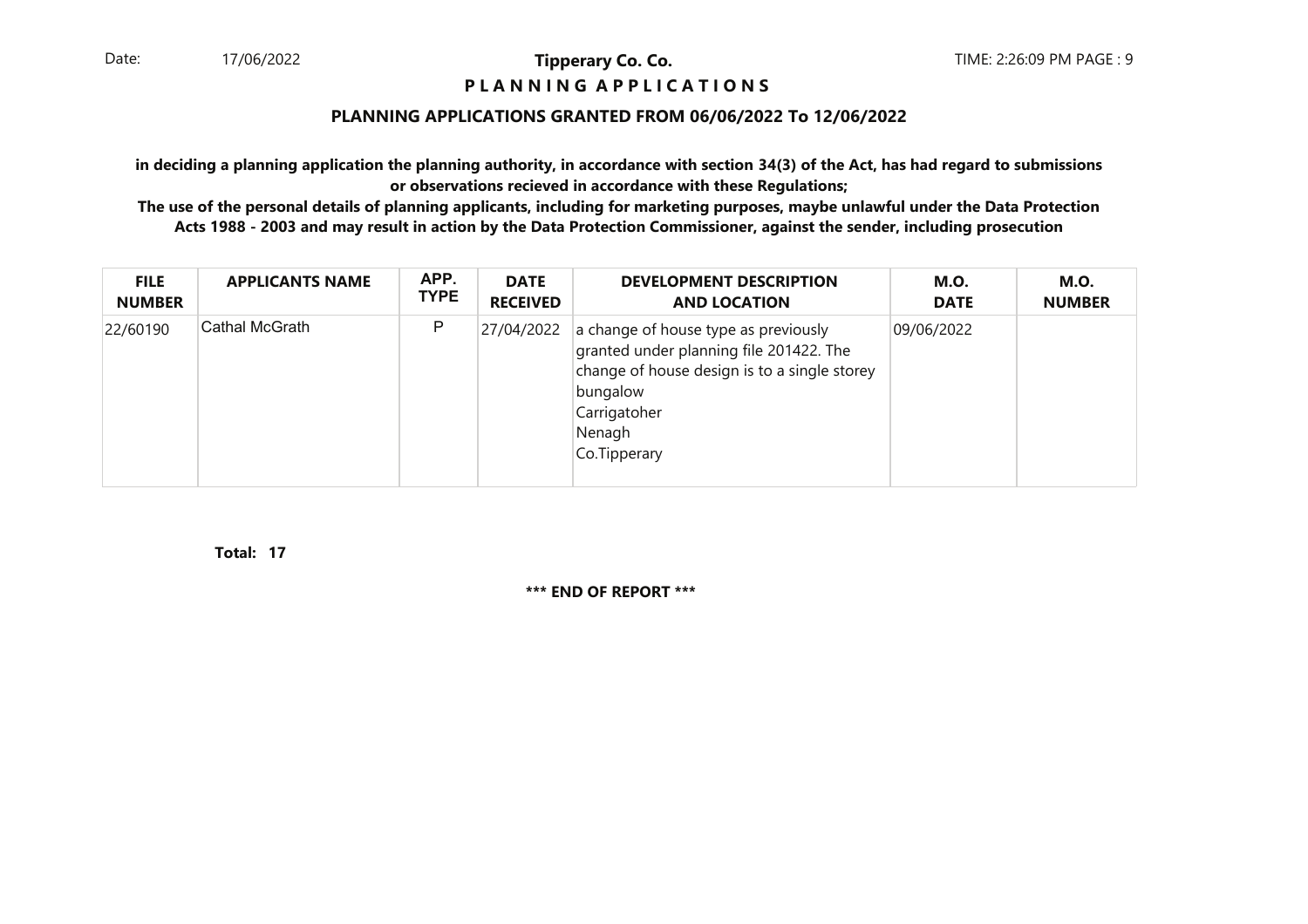# **P L A N N I N G A P P L I C A T I O N S**

#### **PLANNING APPLICATIONS REFUSED FROM 06/06/2022 To 12/06/2022**

**in deciding a planning application the planning authority, in accordance with section 34(3) of the Act, has had regard to submissionsor observations recieved in accordance with these Regulations;**

 **The use of the personal details of planning applicants, including for marketing purposes, maybe unlawful under the Data ProtectionActs 1988 - 2003 and may result in action by the Data Protection Commissioner, against the sender, including prosecution**

| ги с<br>−∎⊾⊾  | <b>NAME</b><br>21 Ι <i>Γ</i> ΔΝΤΚ<br><b>ADDI IC</b> | <b>APP</b><br>mі. | <b>DATE</b>         | <b>DEVELOPMENT</b><br><b>T DESCRIPTION AND LOCATION</b> | M.O         | M.O.          |
|---------------|-----------------------------------------------------|-------------------|---------------------|---------------------------------------------------------|-------------|---------------|
| <b>NUMBER</b> |                                                     | TVDC              | <b>CEIVED</b><br>RF |                                                         | <b>DATF</b> | <b>NUMBEI</b> |

**0Total:**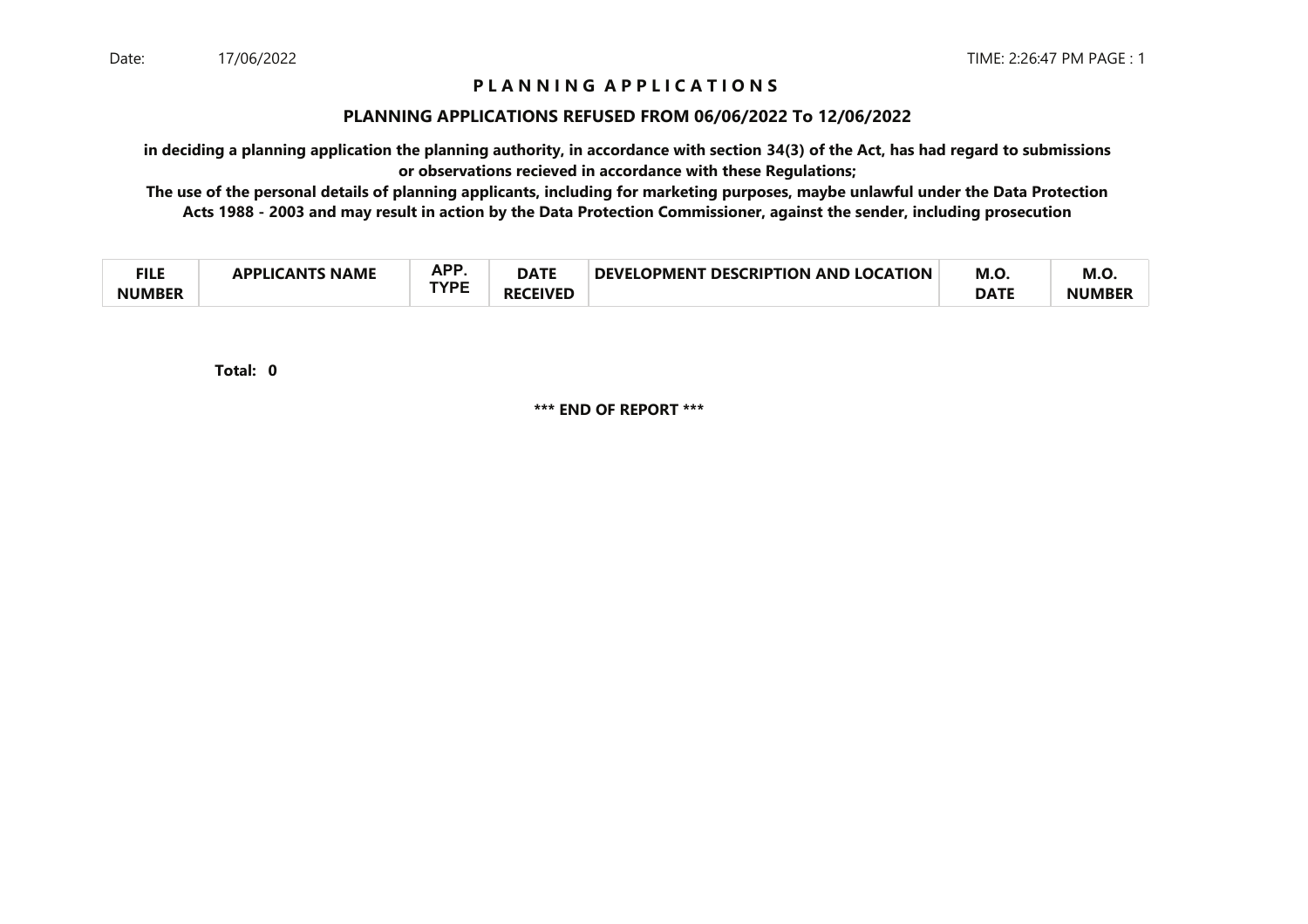# **P L A N N I N G A P P L I C A T I O N S**

### **PLANNING APPLICATIONS REFUSED FROM 06/06/2022 To 12/06/2022**

**in deciding a planning application the planning authority, in accordance with section 34(3) of the Act, has had regard to submissionsor observations recieved in accordance with these Regulations;**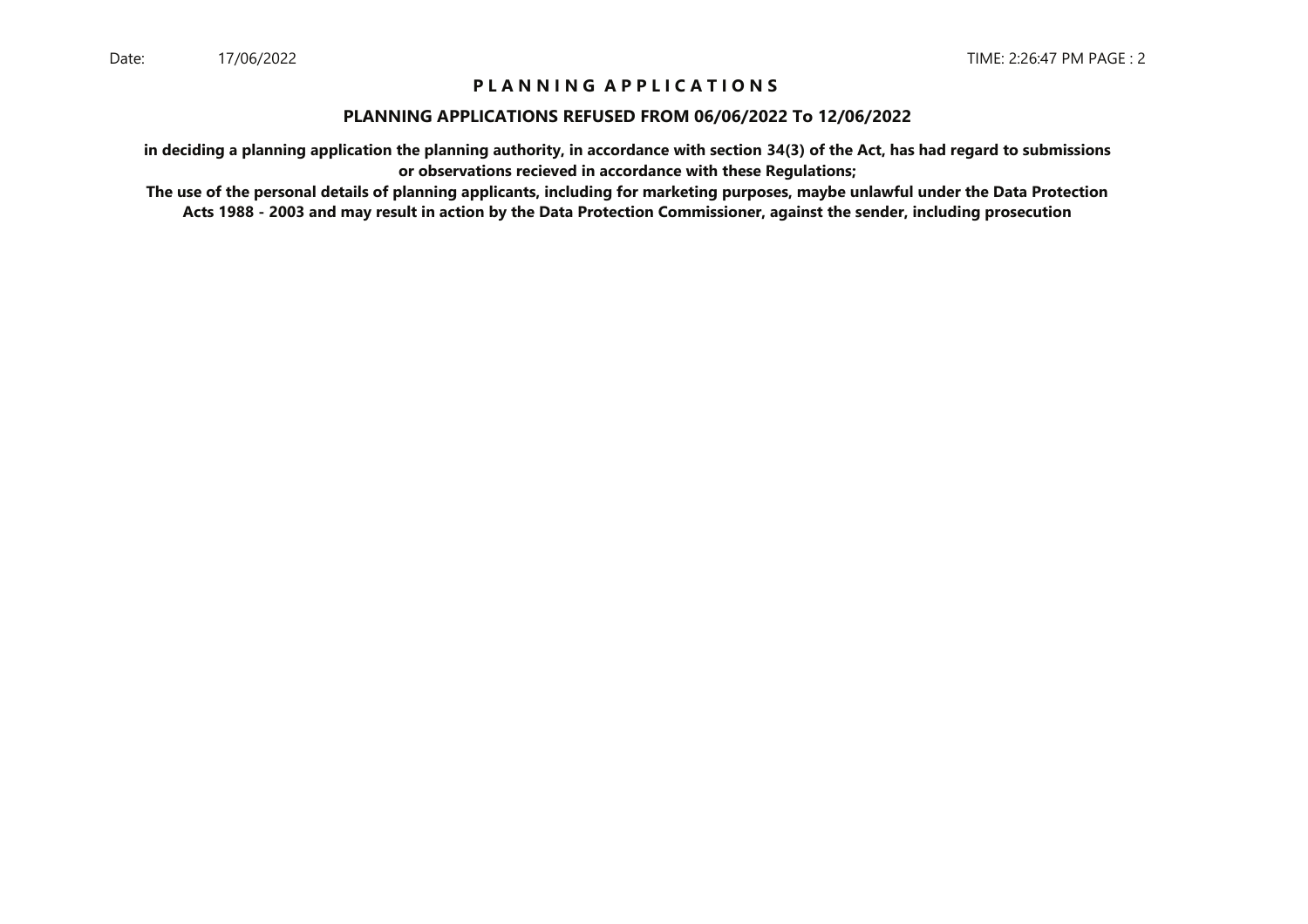Date: 17/06/2022 **Tipperary Co. Co. The:** 2:23:31 PM PAGE : 1 17/06/2022

**Tipperary Co. Co.**

# **P L A N N I N G A P P L I C A T I O N S**

#### **FURTHER INFORMATION RECEIVED/VALIDATED APPLICATIONS FROM 06/06/2022 To 12/06/2022**

| <b>FILE</b><br><b>NUMBER</b> | <b>APPLICANTS NAME</b>       | APP.<br><b>TYPE</b> | <b>DATE</b><br><b>INVALID</b> | <b>DATE</b><br><b>RECEIVED</b> |    | <b>DEVELOPMENT DESCRIPTION</b><br><b>AND LOCATION</b>                                                                                                                                                                                                                                                                                                                                                                                                  |
|------------------------------|------------------------------|---------------------|-------------------------------|--------------------------------|----|--------------------------------------------------------------------------------------------------------------------------------------------------------------------------------------------------------------------------------------------------------------------------------------------------------------------------------------------------------------------------------------------------------------------------------------------------------|
| 21/1421                      | <b>JBSC Developments Ltd</b> | P                   |                               | 08/06/2022                     | F. | a dwelling house along with all ancillary site works<br>Garrykennedy/Shesharoe<br>Portroe<br>Nenagh<br>Co Tipperary                                                                                                                                                                                                                                                                                                                                    |
| 21/1499                      | <b>Steven Wilkie</b>         | $\mathsf{R}$        |                               | 07/06/2022                     | F. | a new entrance and driveway, mobile home with<br>connection to existing septic tank on site and<br>permission to carry out renovations to existing<br>derelict house including removal of fire damaged<br>walls and roof and reconstruction of same and<br>alterations to proposed retained entrance and all<br>associated site works<br>Ballyhenry<br>Clonakenny<br>Roscrea<br>Co Tipperary                                                           |
| 21/1621                      | Sean Murphy                  | P                   |                               | 08/06/2022                     | F. | 1. demolition of existing single storey dwelling, 2.<br>construction of 7 two-storey dwellings, including 3<br>terraced, two-bedroom dwellings, and 4 terraced<br>dwellings consisting of 3 two-bedroom dwellings,<br>and 1 three bedroom dwelling, 3. new site entrance,<br>including boundary walls and gate, 4. the<br>development will include all associated site<br>development works and services<br>Dungarvan Road<br>Clonmel<br>Co. Tipperary |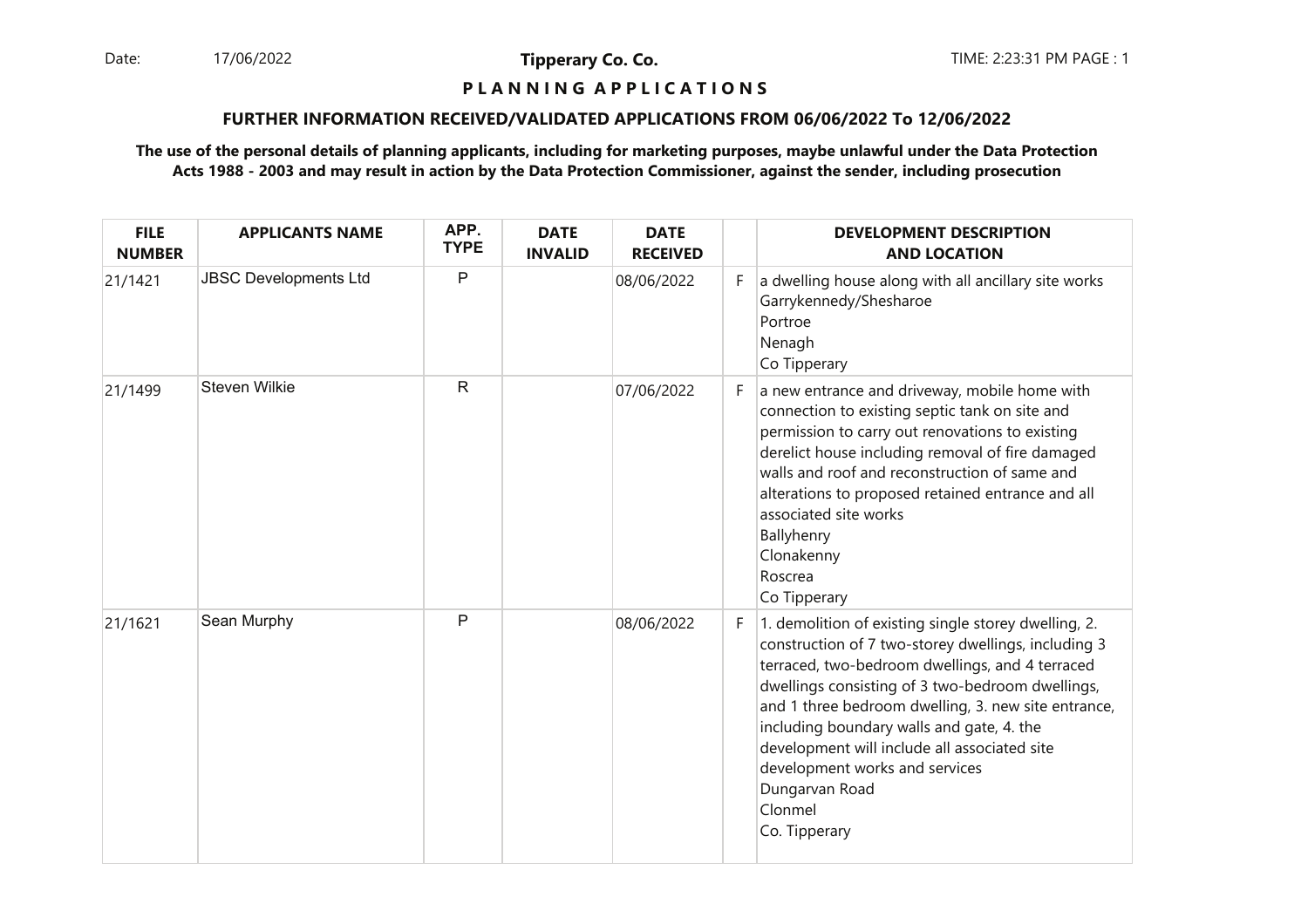Date: 17/06/2022 12:23:31 PM PAGE : 2 17/06/2022

**Tipperary Co. Co.**

# **P L A N N I N G A P P L I C A T I O N S**

#### **FURTHER INFORMATION RECEIVED/VALIDATED APPLICATIONS FROM 06/06/2022 To 12/06/2022**

| <b>FILE</b><br><b>NUMBER</b> | <b>APPLICANTS NAME</b> | APP.<br><b>TYPE</b> | <b>DATE</b><br><b>INVALID</b> | <b>DATE</b><br><b>RECEIVED</b> |    | <b>DEVELOPMENT DESCRIPTION</b><br><b>AND LOCATION</b>                                                                                                                                                                                                                                                          |
|------------------------------|------------------------|---------------------|-------------------------------|--------------------------------|----|----------------------------------------------------------------------------------------------------------------------------------------------------------------------------------------------------------------------------------------------------------------------------------------------------------------|
| 21/1649                      | Mary Butler            | P                   |                               | 10/06/2022                     | F. | the following agricultural structures: 1 no. slatted<br>cattle unit incorporating loose cattle shed and store<br>shed, concrete apron and associated site works<br>Cappamurragh<br>Dundrum<br>Co. Tipperary                                                                                                    |
| 21/1852                      | <b>Collette Devlin</b> | P                   |                               | 07/06/2022                     | F. | a new dormer style dwelling house, garage, entrance,<br>treatment unit, percolation area and all other<br>associated site works<br>The Cottage<br>Grange Road<br>Ballina, Co. Tipperary                                                                                                                        |
| 22/119                       | Paul & Niamh Hayes     | P                   |                               | 09/06/2022                     | F. | part demolition of the existing southwest facing<br>stone boundary wall including attached shed and to<br>construct a single storey extension to the side of<br>existing dwelling house with all other associated site<br>works. This property is a protected structure S214<br><b>Burke Street</b><br>Fethard |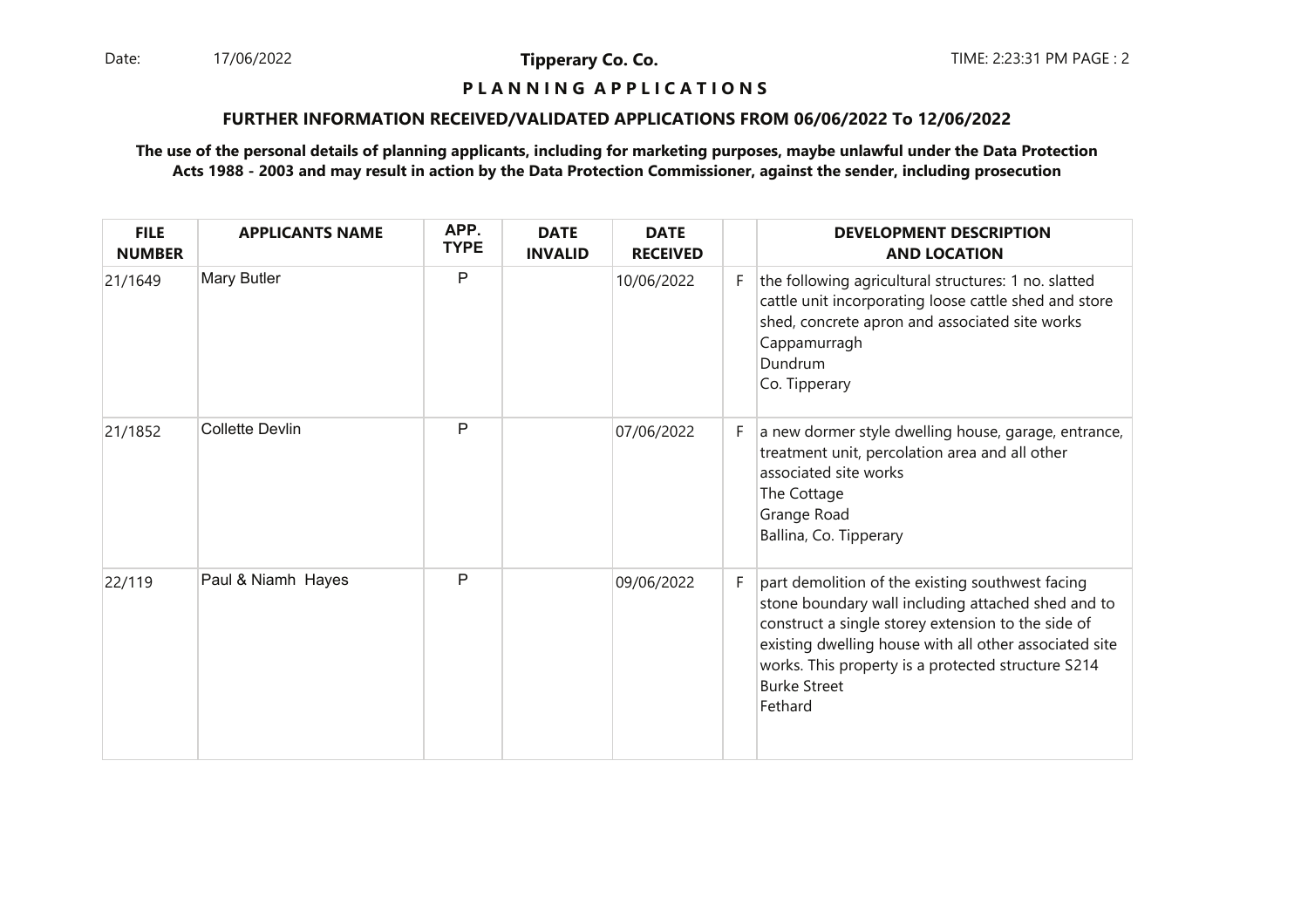Date: 17/06/2022 **Tipperary Co. Co. The Co. Co.** TIME: 2:23:31 PM PAGE : 3 17/06/2022

**Tipperary Co. Co.**

# **P L A N N I N G A P P L I C A T I O N S**

#### **FURTHER INFORMATION RECEIVED/VALIDATED APPLICATIONS FROM 06/06/2022 To 12/06/2022**

| <b>FILE</b><br><b>NUMBER</b> | <b>APPLICANTS NAME</b>         | APP.<br><b>TYPE</b> | <b>DATE</b><br><b>INVALID</b> | <b>DATE</b><br><b>RECEIVED</b> |    | <b>DEVELOPMENT DESCRIPTION</b><br><b>AND LOCATION</b>                                                                                                                                                                                                                                                                                                                                    |
|------------------------------|--------------------------------|---------------------|-------------------------------|--------------------------------|----|------------------------------------------------------------------------------------------------------------------------------------------------------------------------------------------------------------------------------------------------------------------------------------------------------------------------------------------------------------------------------------------|
| 22/382                       | Stephen Phelan & Emma<br>Maher | P                   |                               | 08/06/2022                     | F. | a single storey dwelling, domestic garage, packaged<br>wastewater treatment system and raised soil<br>polishing filter, bored well, site entrance and all<br>associated site works<br>Jessfield<br>Ballingarry<br>Thurles                                                                                                                                                                |
| 22/60081                     | Tom Quinn & Nicola Carey       | P                   |                               | 10/06/2022                     | F. | the relocation of existing vehicular entrance, new 2<br>storey 4 bedroom detached dwelling house, car port,<br>waste water treatment system, soil polishing filter and<br>associated site works including renovation of walled<br>garden previously part of Bloomfield House which is<br>a protected structure<br>lands adjacent to Bloomfield House<br>Foxhall<br>Newport, Co.Tipperary |
| 22/60116                     | Pairc Rua Investments Ltd.     | P                   |                               | 09/06/2022                     | F. | a loose and slatted house with underground slurry<br>storage and all associated site works<br>Monagee/Camas<br>Cashel<br>Co.Tipperary                                                                                                                                                                                                                                                    |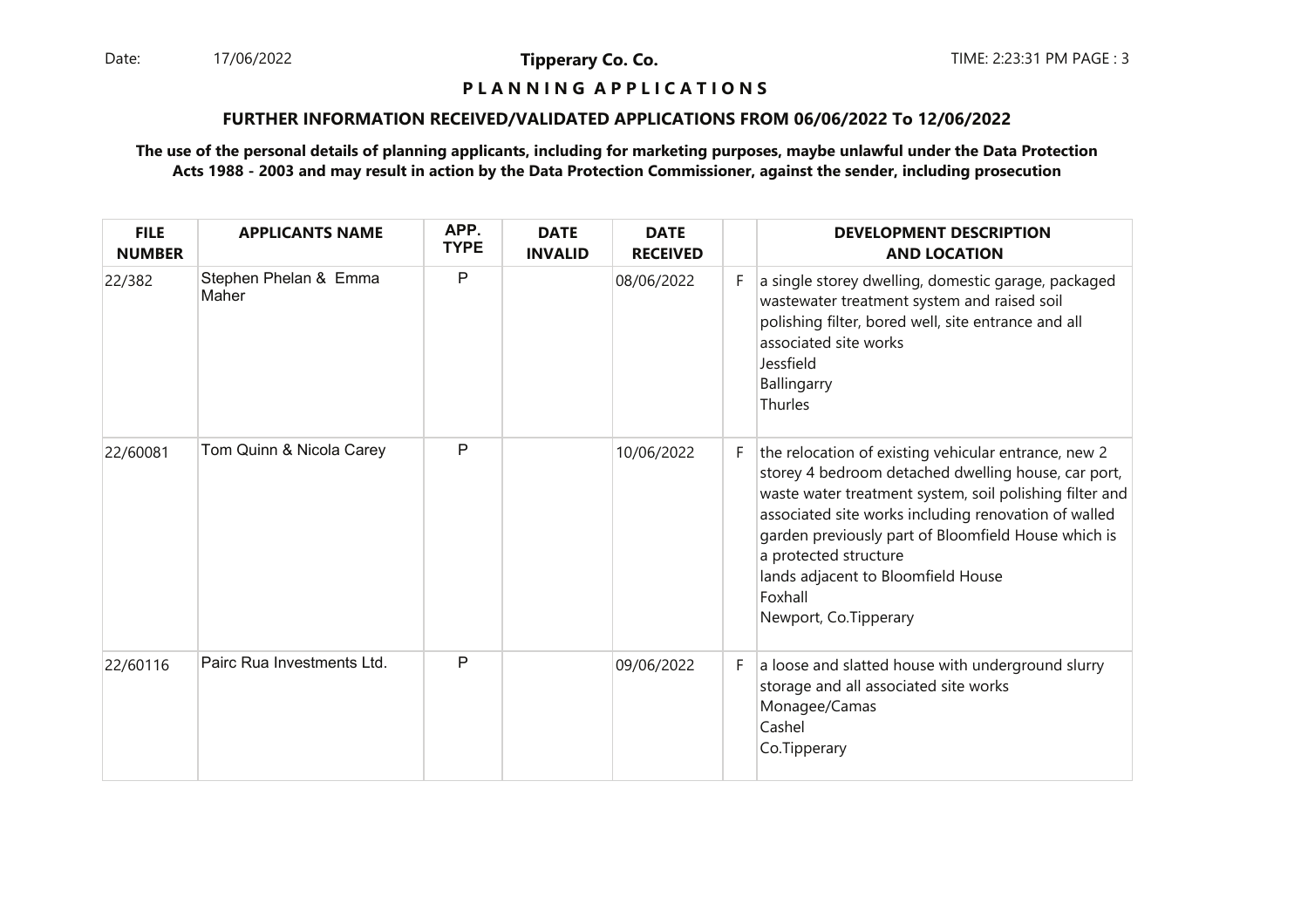Date: 17/06/2022 **Tipperary Co. Co. The Co. Co.** TIME: 2:23:31 PM PAGE : 4 17/06/2022

**Tipperary Co. Co.**

# **P L A N N I N G A P P L I C A T I O N S**

#### **FURTHER INFORMATION RECEIVED/VALIDATED APPLICATIONS FROM 06/06/2022 To 12/06/2022**

| <b>FILE</b><br><b>NUMBER</b> | <b>APPLICANTS NAME</b>               | APP.<br><b>TYPE</b> | <b>DATE</b><br><b>INVALID</b> | <b>DATE</b><br><b>RECEIVED</b> |    | <b>DEVELOPMENT DESCRIPTION</b><br><b>AND LOCATION</b>                                                                                                                                                                                                                                                                                                                                                                                                                                                               |
|------------------------------|--------------------------------------|---------------------|-------------------------------|--------------------------------|----|---------------------------------------------------------------------------------------------------------------------------------------------------------------------------------------------------------------------------------------------------------------------------------------------------------------------------------------------------------------------------------------------------------------------------------------------------------------------------------------------------------------------|
| 22/60135                     | Garuda Unlimited                     | P                   |                               | 09/06/2022                     | F. | a storage building to the rear of existing premises,<br>ancillary to the use of the main building, together<br>with all associated site works<br>Abbey Road<br>Thurles<br>Co. Tipperary<br>E41 X3F4                                                                                                                                                                                                                                                                                                                 |
| 22/60146                     | <b>Yellow Wave Ltd</b>               | P                   |                               | 07/06/2022                     | F. | 1) the construction of 52 No. dwelling houses, (4 No.<br>4 Bed detached, 26 No. 4 bed semi-detached, 16 No<br>3 bed semi-detached, 4 No. 3 bed end of terrace and<br>2 No 2 bed mid terrace), 2) construct all roads,<br>footpaths, green areas and associated services, 3)<br>connect to existing services on site, 4) carry out all<br>ancillary site works. A Natura Impact Statement will<br>be submitted with the application<br>Parklands Estate<br>Glenconnor Td, Clonmel<br>Co Tipperary<br><b>E91 T0X7</b> |
| 22/60158                     | <b>SKCC Candle International Ltd</b> | $\mathsf{R}$        |                               | 09/06/2022                     | F. | a) an extension to the rear of the existing warehouse,<br>b) advertising signage to the front of the warehouse,<br>c) internal layout changes and associated site works<br><b>Cahir Business Park</b><br>Cahir<br>Tipperary<br>E21 FW11                                                                                                                                                                                                                                                                             |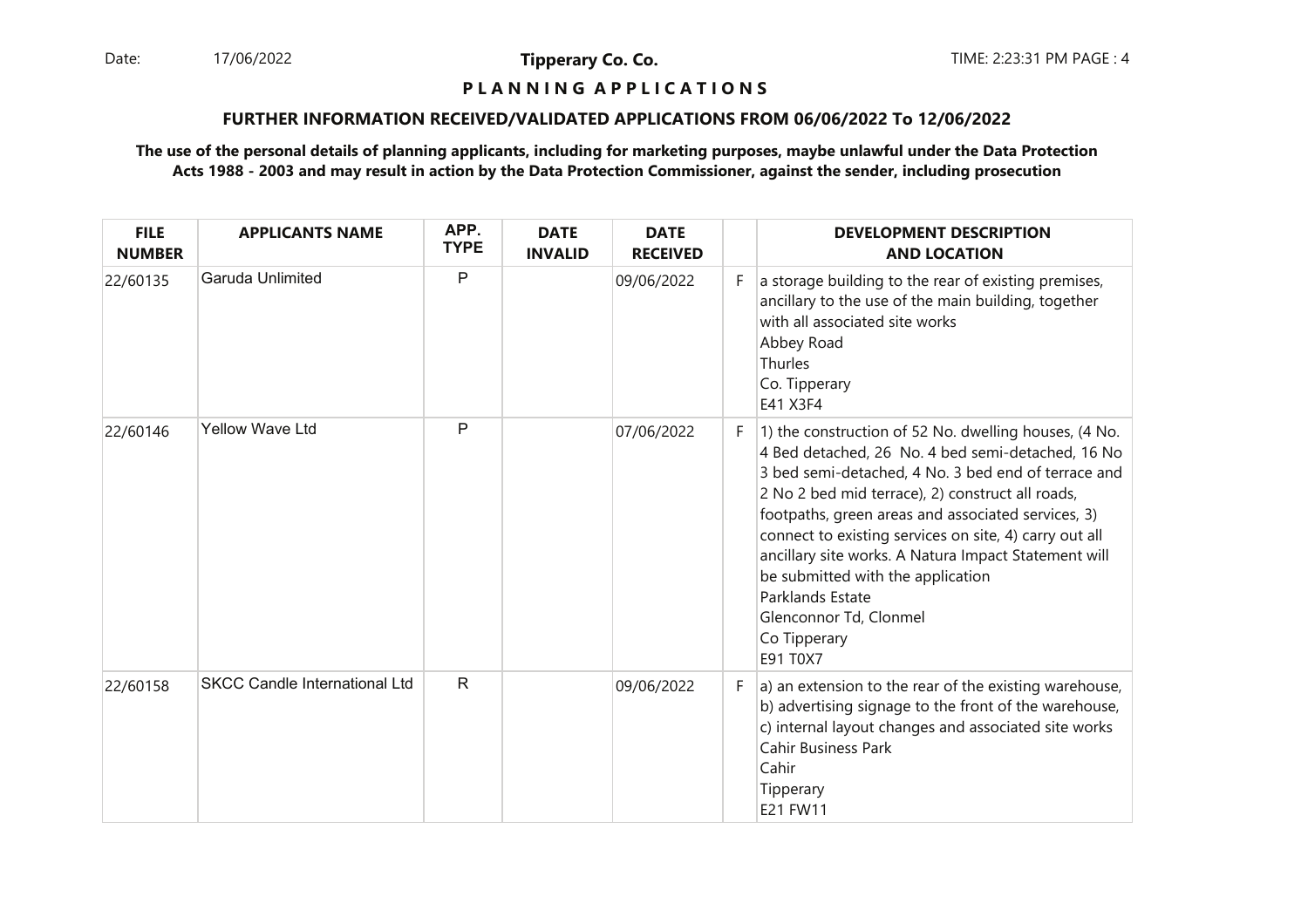## **P L A N N I N G A P P L I C A T I O N S**

#### **FURTHER INFORMATION RECEIVED/VALIDATED APPLICATIONS FROM 06/06/2022 To 12/06/2022**

**The use of the personal details of planning applicants, including for marketing purposes, maybe unlawful under the Data ProtectionActs 1988 - 2003 and may result in action by the Data Protection Commissioner, against the sender, including prosecution**

**12Total:**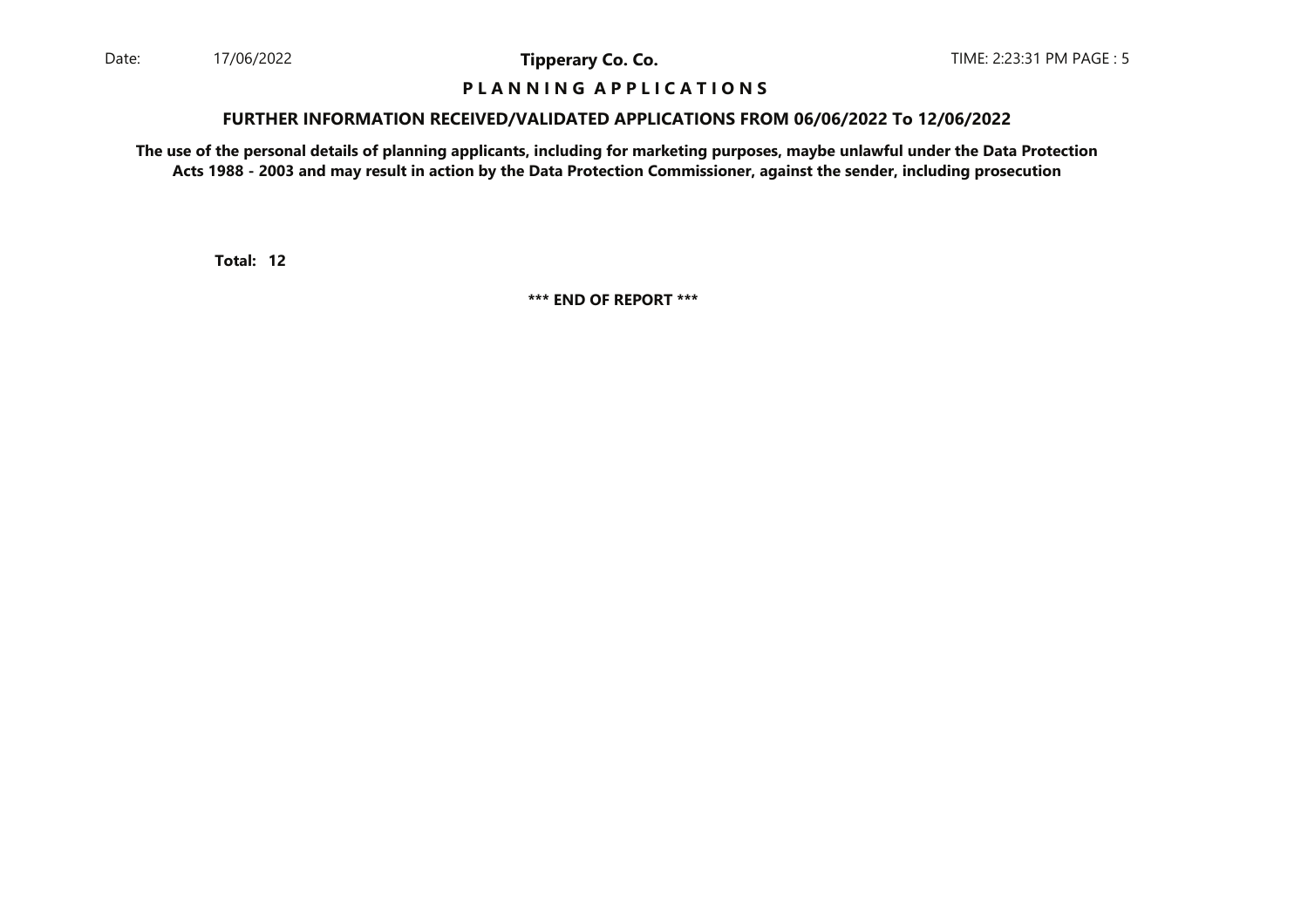# **P L A N N I N G A P P L I C A T I O N S**

#### **INVALID APPLICATIONS FROM 06/06/2022 To 12/06/2022**

| <b>FILE</b><br><b>NUMBER</b> | <b>APPLICANTS NAME</b>  | APP.<br><b>TYPE</b> | <b>DATE</b><br><b>INVALID</b> | DEVELOPMENT DESCRIPTION AND LOCATION                                                                                                                                                                                                                                                                                                                                        |
|------------------------------|-------------------------|---------------------|-------------------------------|-----------------------------------------------------------------------------------------------------------------------------------------------------------------------------------------------------------------------------------------------------------------------------------------------------------------------------------------------------------------------------|
| 22/373                       | Michael & Lieneke Smyth | R                   | 07/06/2022                    | (1) conversion of existing outbuilding to living accommodation<br>and (2) a single storey side extension to existing dwelling to<br>form link from existing dwelling to converted outbuilding<br>Ballaghboy<br>Ballingarry<br>Thurles                                                                                                                                       |
| 22/404                       | Tom O'Gorman            | Ρ                   | 10/06/2022                    | three detached dwellings and assoicated works<br>Castle Yard<br>Newcastle<br>Ballyporeen                                                                                                                                                                                                                                                                                    |
| 22/60201                     | Rosemary O' Shea        | $\mathsf{R}$        | 07/06/2022                    | elevational and internal layout changes along with minor floor<br>area increase (23.7m2) to that granted under P314479, retention<br>permission is also sought for the construction of 1) domestic<br>garage to side of existing dwelling house, 2) domestic storage<br>shed together with all associated site works<br>Ballynastick,<br>Coalbrook,<br>Thurles,<br>E41 WY99 |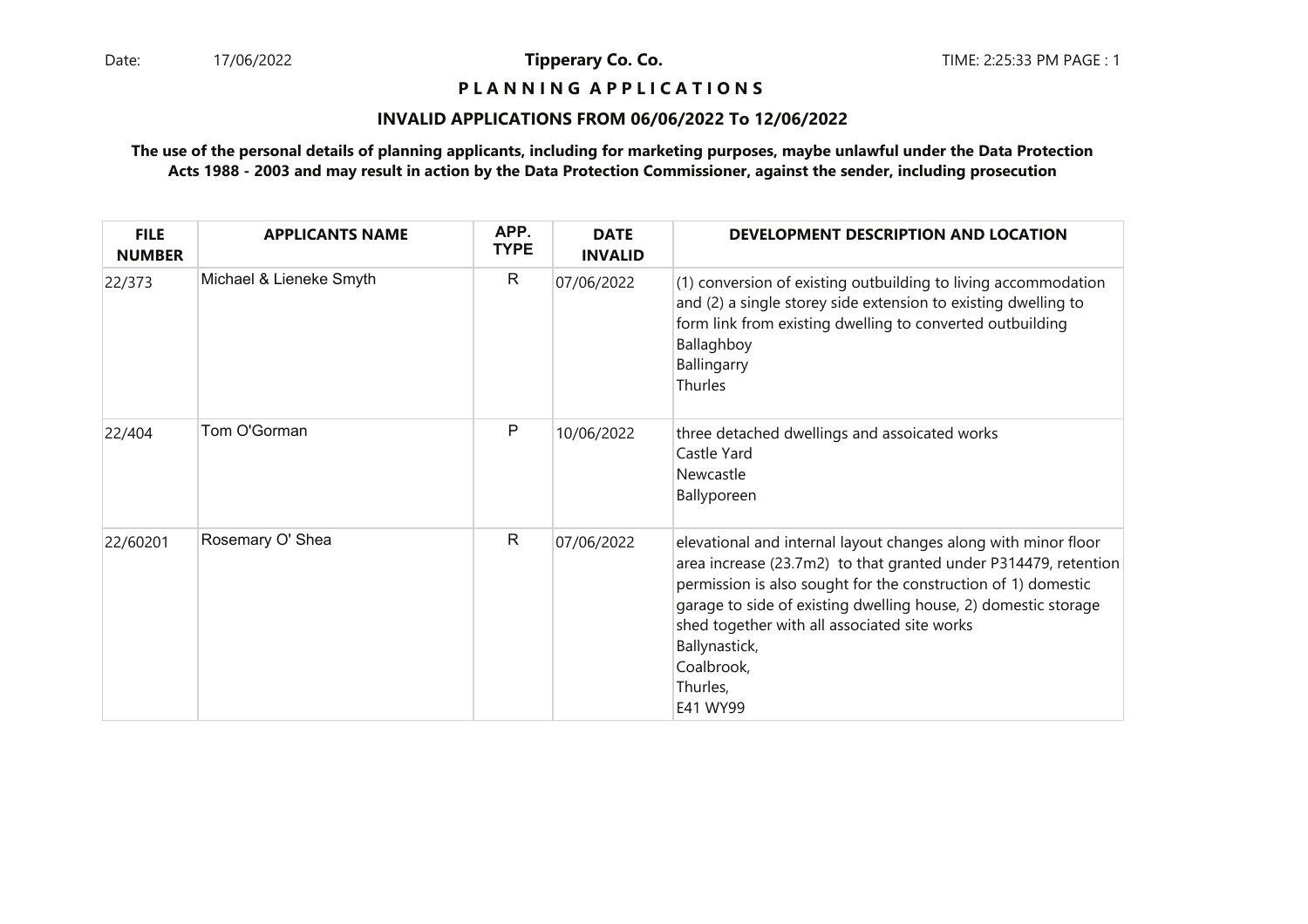# **P L A N N I N G A P P L I C A T I O N S**

#### **INVALID APPLICATIONS FROM 06/06/2022 To 12/06/2022**

**The use of the personal details of planning applicants, including for marketing purposes, maybe unlawful under the Data ProtectionActs 1988 - 2003 and may result in action by the Data Protection Commissioner, against the sender, including prosecution**

| <b>FILE</b><br><b>NUMBER</b> | <b>APPLICANTS NAME</b> | APP.<br><b>TYPE</b> | <b>DATE</b><br><b>INVALID</b> | DEVELOPMENT DESCRIPTION AND LOCATION                                                                                                                                                                                                                                  |
|------------------------------|------------------------|---------------------|-------------------------------|-----------------------------------------------------------------------------------------------------------------------------------------------------------------------------------------------------------------------------------------------------------------------|
| 22/60269                     | Nuala & Paul Fahy      | Ρ                   | 07/06/2022                    | the alteration and an extension to the existing dwelling,<br>decommission the existing septic tank and install new septic<br>tank and percolation area together with associated siteworks<br>and drainage<br>Garranlea<br>New Inn<br>Cashel Co. Tipperary<br>E25 XY95 |

**4Total:**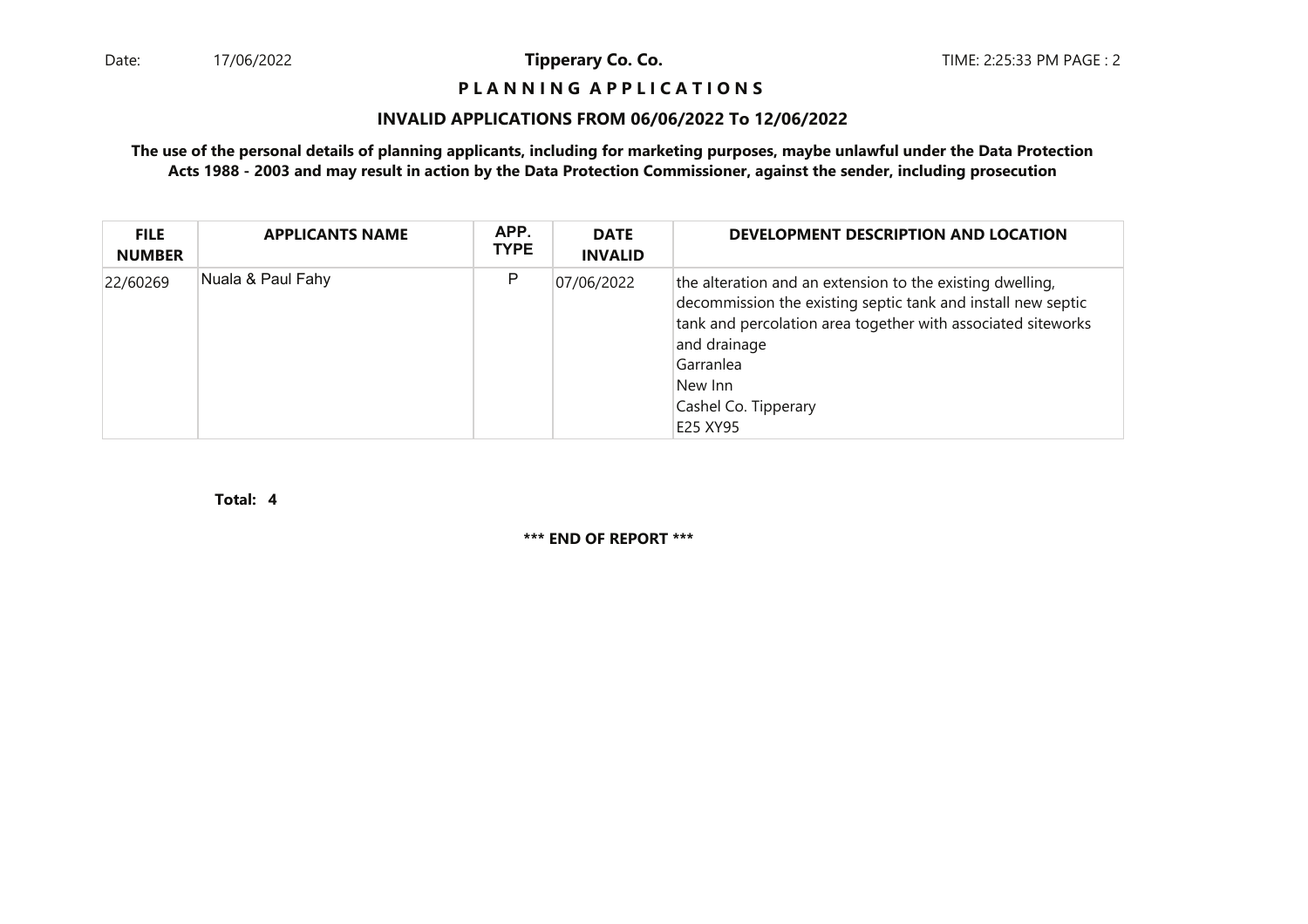# **P L A N N I N G A P P L I C A T I O N S**

# **EIAR - NIS REPORTS REQUESTED FROM 06/06/2022 To 12/06/2022**

| <b>FILE</b> | <b>NAME</b><br>A DDI IG<br>л NI | <b>ADD</b><br>NF I<br>TVDC | 'eaues'<br>Date | - -<br>Article | <b>LOCATION</b><br>NFVI<br><b>LOCKIPTION</b><br>DES<br>OPMENT<br>AND |  |
|-------------|---------------------------------|----------------------------|-----------------|----------------|----------------------------------------------------------------------|--|
| NIIMRFR     |                                 |                            |                 | Number         |                                                                      |  |

**0Total:**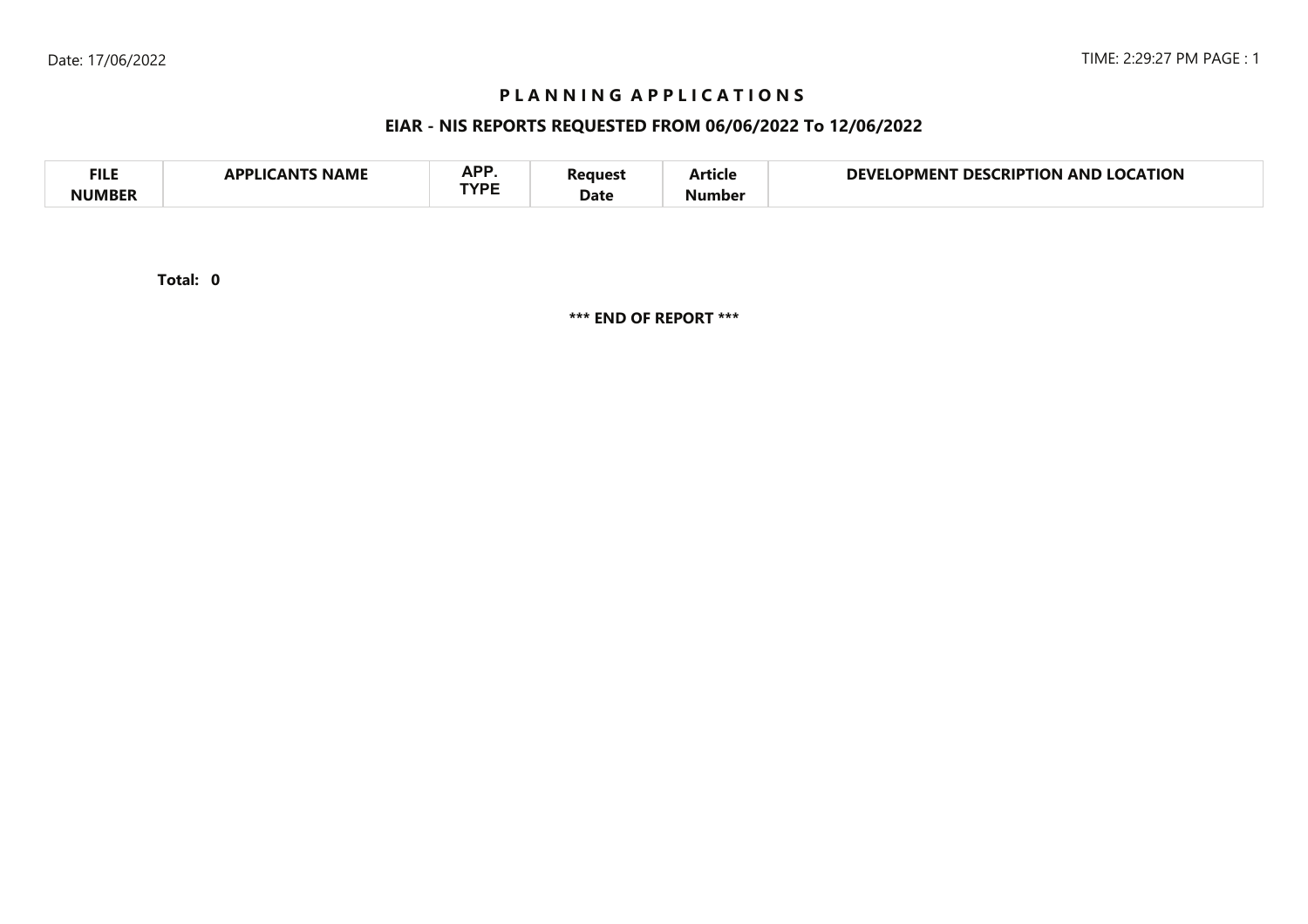# **P L A N N I N G A P P L I C A T I O N S**

# **EIAR - NIS REPORTS RECEIVED FROM 06/06/2022 To 12/06/2022**

| <b>APP</b><br><b>FILI</b><br><b>CATION</b><br>DEVI<br>AND<br>no<br>RIP.<br>ΓΙΩΝ<br>DES.<br>11701<br>Vumber<br>IPMEN I<br>NAML<br><b>TVDC</b><br>Date |  |
|------------------------------------------------------------------------------------------------------------------------------------------------------|--|
|------------------------------------------------------------------------------------------------------------------------------------------------------|--|

**0Total:**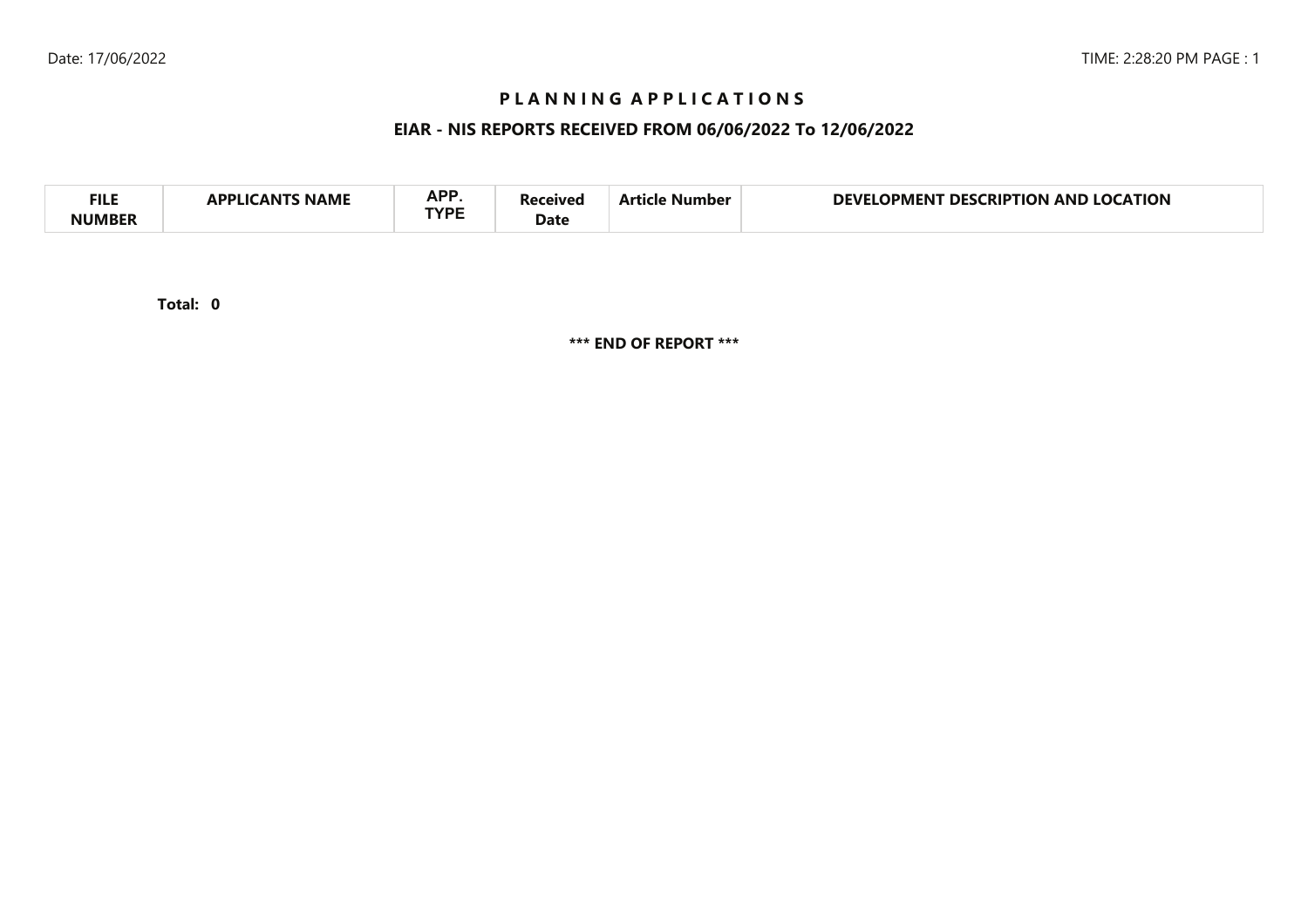# **A N B O R D P L E A N Á L A**

# **APPEALS NOTIFIED FROM 06/06/2022 To 12/06/2022**

| FILE          | <b>APPLICANTS NAME</b> | <b>ADD</b> | DECISION    | L.A.       | <b>T DESCRIPTION</b><br>LOPMENT<br><b>DEVE!</b> | <b>DAT</b> |
|---------------|------------------------|------------|-------------|------------|-------------------------------------------------|------------|
| <b>NUMBER</b> | <b>ADDRESS</b><br>AND  | rvdc       | <b>DATE</b> | <b>DEC</b> | <b>LOCATION</b><br>AND                          |            |

**Total: 0**